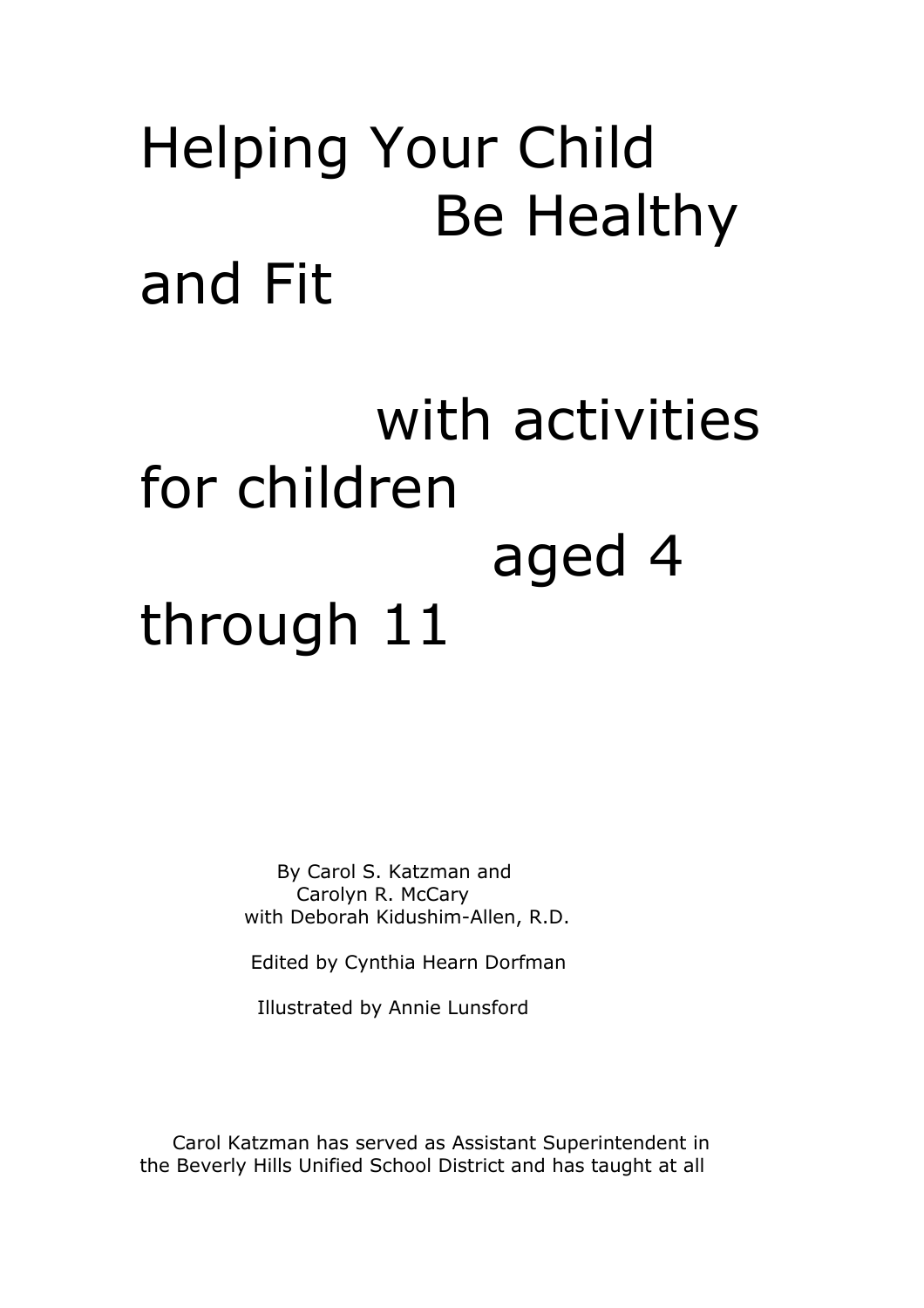levels, K-8. She served a four-year term on the California Curriculum Commission, including one year as Chair. As a member of the advisory board of the local Health Champions (a comprehensive health education program) she was responsible for its implementation. When this program became the model for the California Department of Education's initiative, Healthy Kids, Healthy California, she worked for the Department on the program's overall design.

 Carolyn McCary is an educational consultant who works for school districts and private sector organizations. She taught primary grades for many years. As a coordinator of the comprehensive health program in the Beverly Hills Unified School District, she helped build a program that served as a training model for California's Comprehensive Health Education and Training Program, and she consulted on the development of the Healthy Kids, Healthy California initiative.

 Deborah Kidushim-Allen is a registered dietician and author of several cookbooks. She co-authored Light Style the low fat, low cholesterol, low salt way to good food and health (HarperCollins). She writes a weekly column for the Los Angeles Times syndication, and serves as nutrition consultant to Health Champions.

 Annie Lunsford has been a freelance illustrator since 1975. Her works include a Children's Hospital calendar, a book for Ronald McDonald House, and slide shows for the National Institutes of Health. Her work has been recognized by The Advertising Club of New York, the Society of Illustrators, and The Printing Industry of America.

**Contents** 

Introduction

The Basics

Important Things To Know

Activities

 Face File A Mirror of Me Quilt of Many Feelings My Folder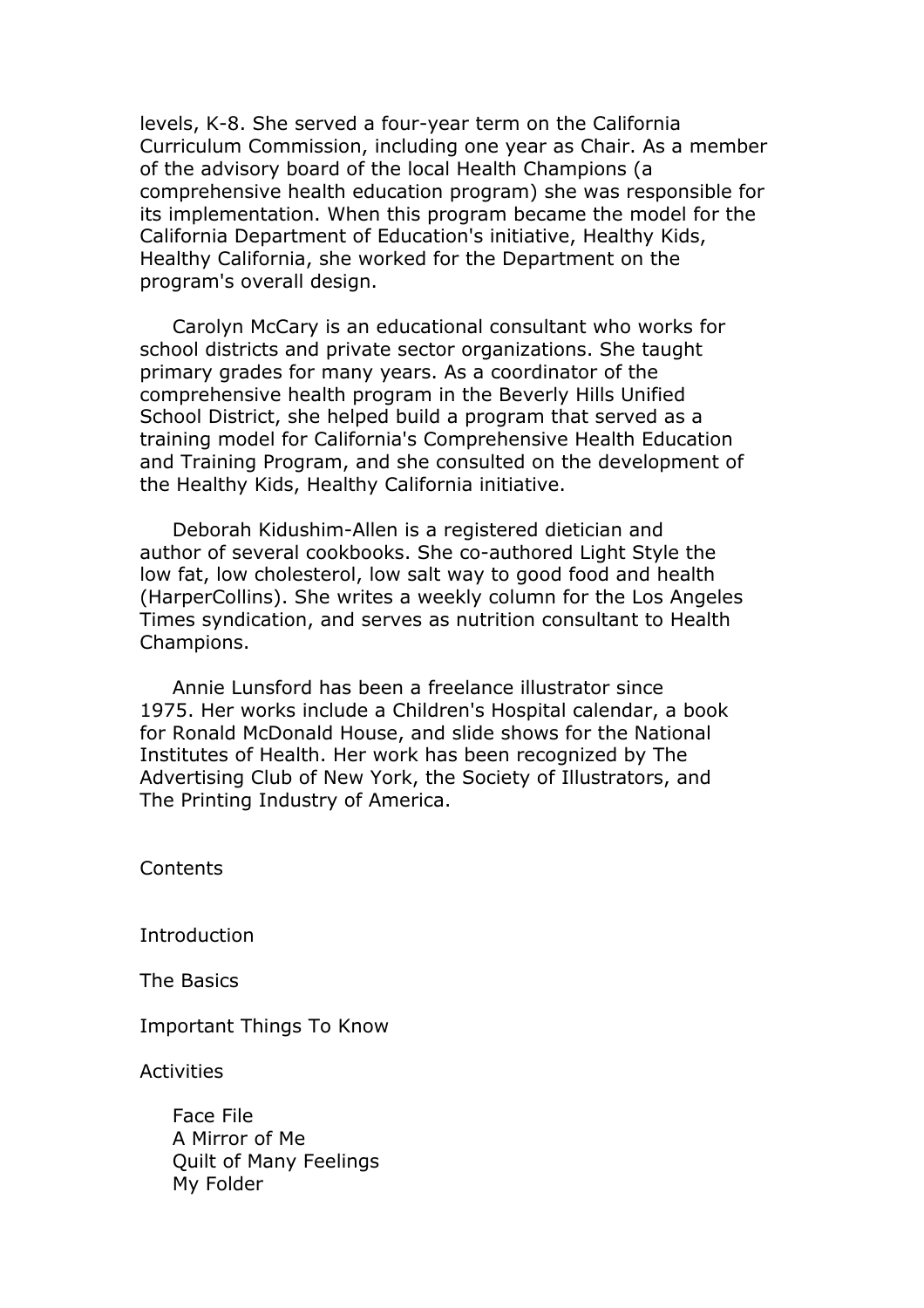This Is the Our Hands Smile If You Like Me! Follow the Recipe! Oven-Fried Potatoes Sticks & Stones Snack Brushhhh! To Share or Not To Share? I Do It for Me Hold That Tiger! Warm Up **Stretch**  Run For It! Keep Going! Cool Down

#### More Ideas

 Safety First And They Licked the Platter Clean Growing Up Drug Free

#### Appendices

 Parents and the Schools Bibliography Acknowledgments

### Introduction

 Long-term good health is less an accident than the result of good habits and wise choices. To enjoy good health now and in the future, youngsters must learn how to eat, exercise, sleep, control stress, and be responsible for personal cleanliness and reducing the risk of disease. In addition, they need to be aware of what to do in an emergency and when to say "no".

 Habits that include eating nutritious foods and understanding the relationship between physical and emotional health will help your child grow up healthy. Your child's ability to learn and the chances for a longer and more productive life can be greatly improved by developing and following good health practices.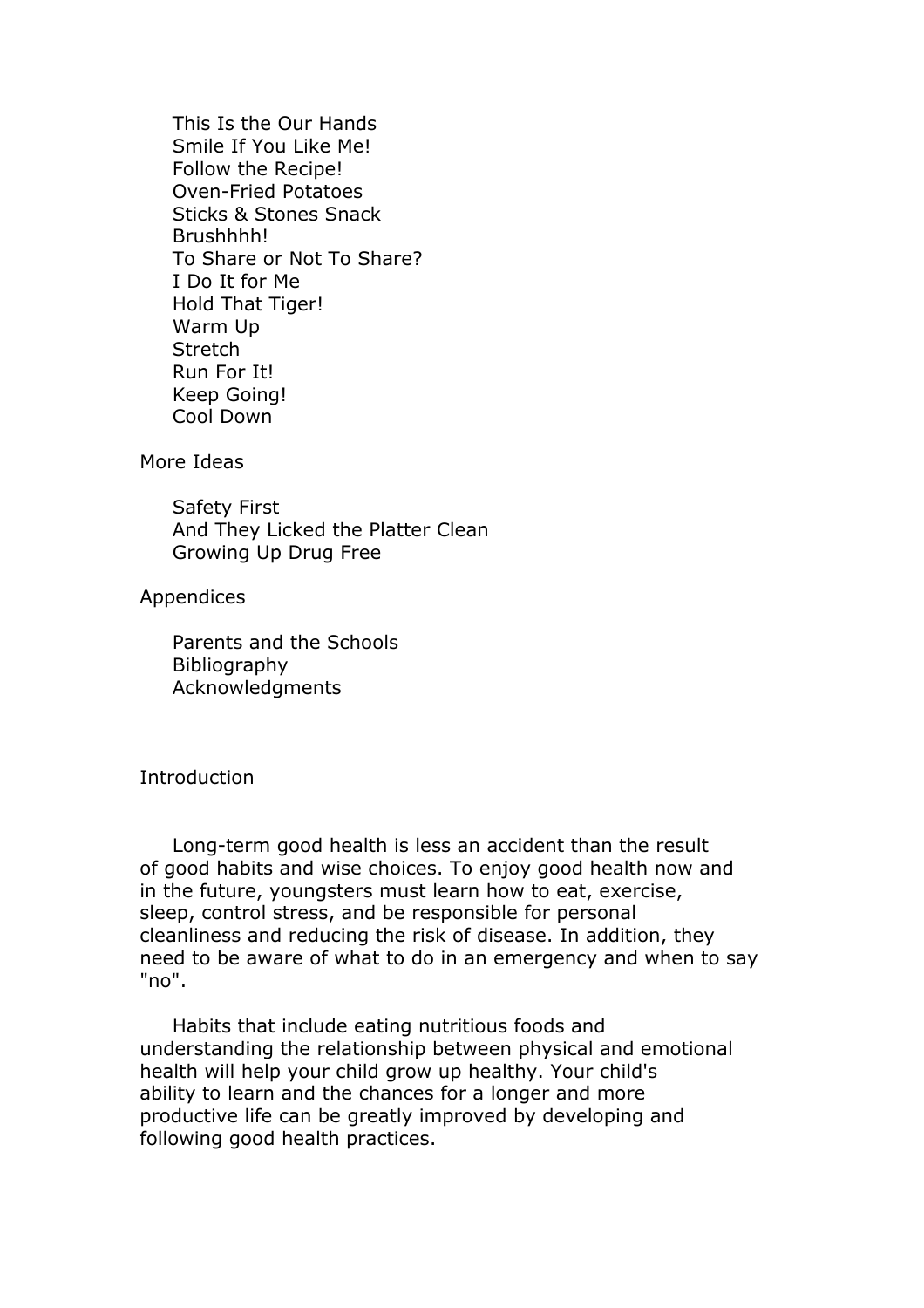First of All, Your Child Is Special

 The mental and emotional health of your child is just as important as physical health. From the earliest moment, a child needs to feel that he or she is special and cared about by family members and friends.

 A child who enjoys good mental and emotional health is able to approach new situations with confidence. When children are comfortable with themselves, they can express their emotions in a positive way. As children learn to value themselves and develop confidence in their ability to make responsible decisions, they are building a sense of self-worth or self-esteem.

 Parents and teachers share the responsibility for helping children build self-confidence. A child who is confident is more successful in everyday interactions with peers and adults. Confidence in one's ability to learn new and difficult skills can affect future achievement, as well. Developing a trusting relationship with your child, establishing open communication, and recognizing personal achievements are all important. When children know they can do something well, it makes them feel special.

Get Ready, Get Set, Grow Up Healthy

 From the time your child is born, there are ways in which you can help your child learn how to grow up healthy. This book has activities that help children

- \* understand their emotions and build self-esteem;
- \* eat the right foods;
- \* prevent disease;
- \* and build strong bodies.

 The book also has safety tips, ways to help your child say "no" to drugs, a section on parents and the schools, a bibliography, and a chart to help you keep track of your child's vaccinations.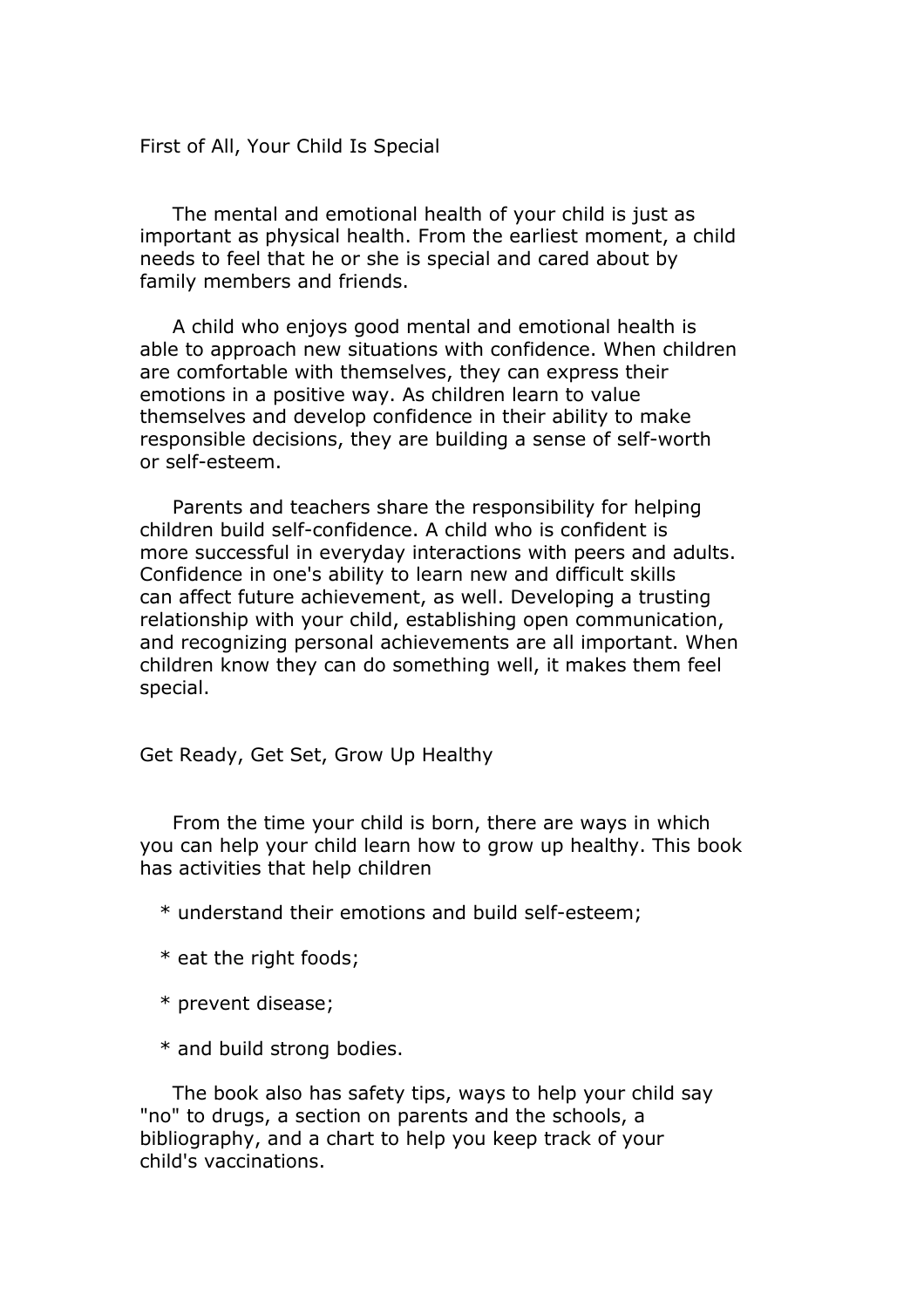The Basics

Does This Mean I Can't Eat Ice Cream?

 Good nutrition does not mean that your children cannot eat their favorite foods or that they must eat foods they do not like. Good nutrition means variety and moderation in a person's diet. Choosing what foods to eat is important in pursuing a healthy life. Your children may choose to eat certain foods because they taste good or because they are available. Make nutritious foods available and monitor the "sometimes" foods--sugary snacks and fatty desserts.

I'd Rather Play.

 Good health is a blend of physical and emotional well-being. Exercises are basic elements of physical fitness that should be part of play.

 Aerobic exercises, such as jogging or jumping, that increase the heartbeat, strengthen the heart and muscles, improve endurance, condition the total body, and help prevent disease. Anaerobic, slow, stretching exercises improve flexibility and muscular fitness. Both types of exercise are important and fun.

I'm Afraid and I'm Unhappy.

 We all face stressful situations. With family members, with teachers, with friends, and with strangers problems can arise that make your child feel anxious, nervous, confused, or frightened. Too much stress or the wrong kind of stress can make it difficult for children to learn. Helping your child learn appropriate and healthy ways of handling stress, through exercise, proper sleep, discussing problems with an adult, or breaking down jobs into manageable parts, for example, is important.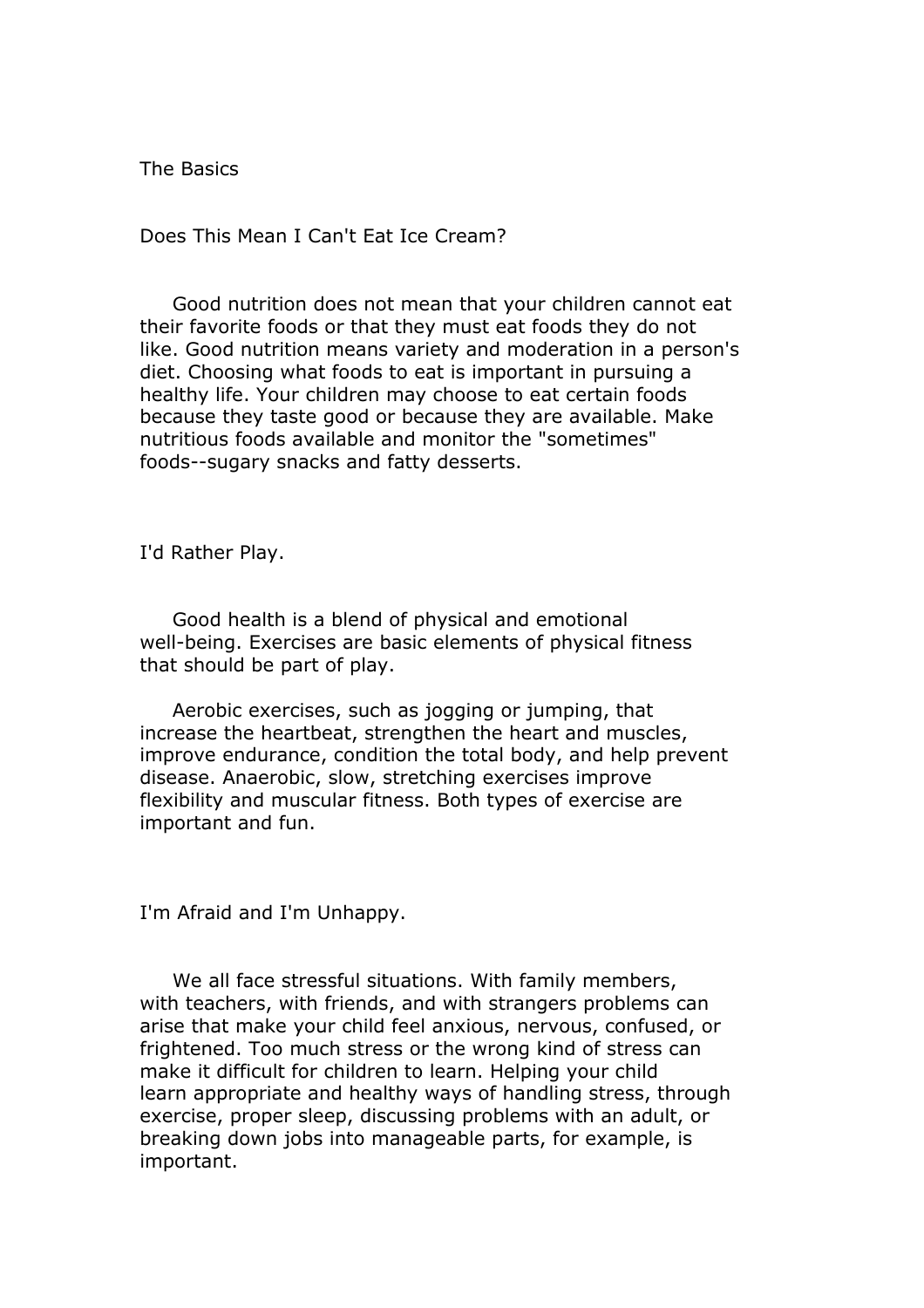#### You Sneezed Right in My Face!

 A healthy lifestyle includes habits that will help your child avoid diseases caused by germs. Material carrying germs can be transferred through handshaking, kissing, coughing, sneezing, or by other means of direct contact. Most shared items have germs on them. Teaching your child how to reduce the transmission of germs can help your child, as well as others, stay healthy.

#### I Don't Feel Well!

 A clean environment will support the health and well-being of your child now and in the future. You can begin by having a healthy home that is free of dirt, dust, and germs, as well as dangerous substances such as radon or lead. Make sure, too, that poisonous substances, such as household cleaners and pesticides, are kept away from children. You can also take precautions in preparing foods by washing them carefully and cooking them at the recommended temperature. Outside the home, you can work with others to help combat excessive pollution in your community.

Important Things To Know

Nutrition and Your Child

 They went to the cupboard... Today, feeding children is based on concerns about heart disease, diabetes, cancer, and high blood pressure. There is reason to be concerned. More than 20 percent of American children are overweight with a good chance that 50 to 70 percent of them will remain overweight as adults. It is important for parents to set good examples of healthful eating. Research shows that children develop eating habits similar to those of their parents. While it is a parent's job to provide balanced selections from the five food groups, children can be allowed a certain amount of freedom to choose what and how much they eat.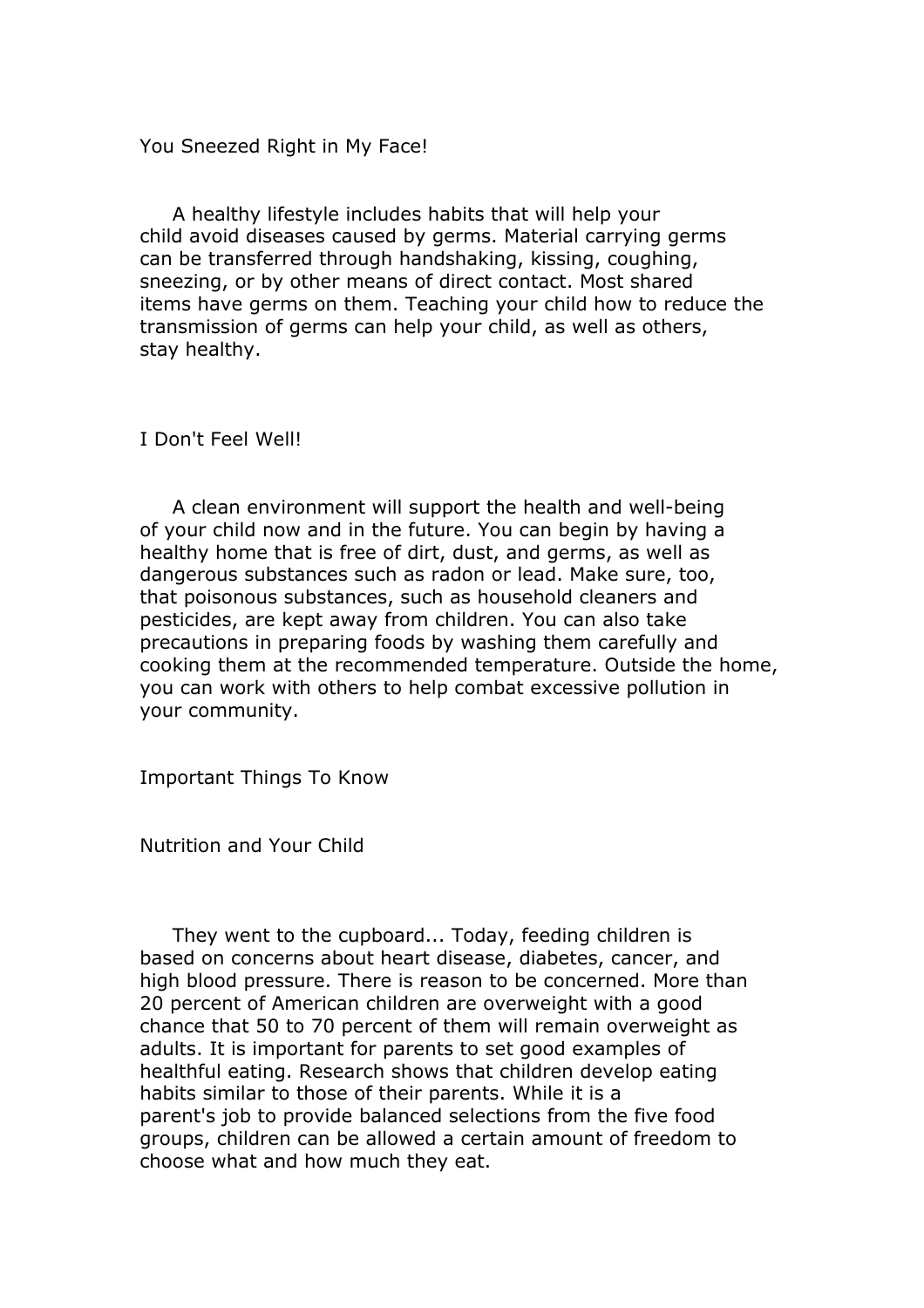Poor eating habits and craving for sugar snacks and fatty foods may develop if parents fail to direct the decisionmaking process. Remember that the issue isn't "good foods" versus "bad foods". If children balk at food put before them, don't worry. Studies show children will, over time, eat the amount of food that is right for them if they are offered healthful choices. You can't expect a child to want to eat broccoli if french fries are offered, or drink milk or orange juice when parents are drinking sodas. Of course, an occasional high fat food, gooey dessert, sugary snack, or soda is permissible, provided they are not substitutes for nutritious foods. Parents can make eating a pleasure for the entire family by helping create positive attitudes about food that will lead to a lifetime of good health.

 What are the five food groups, and how can we help the entire family eat a balanced diet? The food guide pyramid on this page shows how to select a balanced diet and how to teach your child to make wise choices.

How many servings do you need each day?

|                                                                                                                                                                                                                                                                                                                                                                                             | Many<br>older<br>adults | Children,<br>women, teen girls,<br>active women, active<br>most men<br>about about about | Teen<br>boys,<br>men |
|---------------------------------------------------------------------------------------------------------------------------------------------------------------------------------------------------------------------------------------------------------------------------------------------------------------------------------------------------------------------------------------------|-------------------------|------------------------------------------------------------------------------------------|----------------------|
| Calorie level*                                                                                                                                                                                                                                                                                                                                                                              | 1,600                   | 2,200                                                                                    | 2,800                |
| <b>Bread Group Servings</b><br>11<br>9<br>6<br>$\overline{3}$<br>Vegetable Group Serving<br>$\overline{4}$<br>5<br>$\overline{3}$<br>4<br><b>Fruit Group Servings</b><br>$\overline{2}$<br>$2 - 3$ **<br>$2 - 3$ **<br>$2 - 3$ **<br>Milk Group Serving<br>Meat Group Servings<br>2, for $a = 2$ , for $a = 3$ , for $a = 2$<br>total of<br>total of total of<br>5 ounces 6 ounces 7 ounces |                         |                                                                                          |                      |
| Total Fat (grams)                                                                                                                                                                                                                                                                                                                                                                           | 53                      | 73                                                                                       | 93                   |

 \* These are the calorie levels if you choose low fat. lean foods from the 5 major food groups and use foods from the fats, oils, and sweets group sparingly.

 \*\* Women who are pregnant or breastfeeding, teenagers, and young adults to age 24 need 3 servings.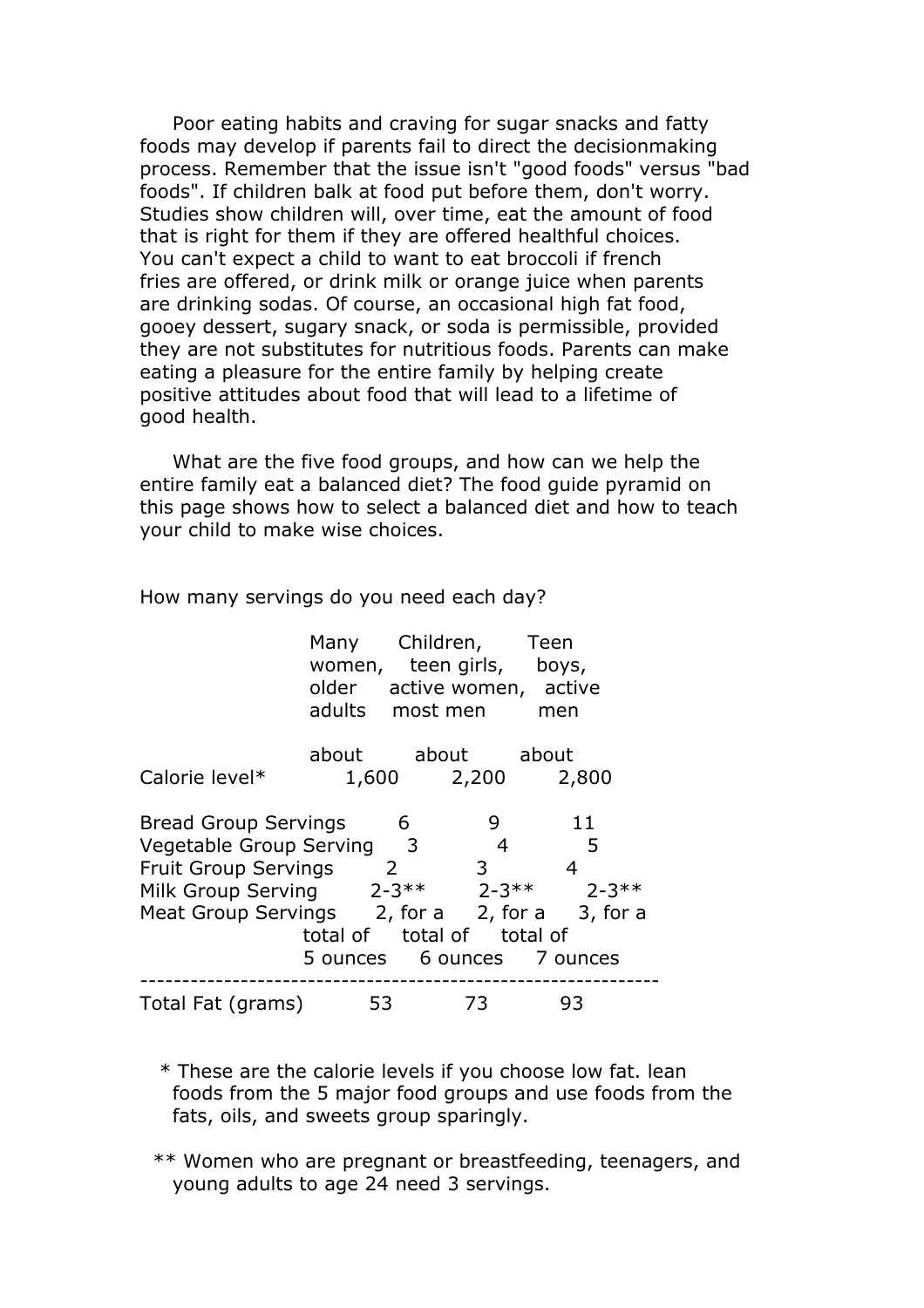A balanced diet includes food from each of the following food groups: 1. grains (bread, cereal, rice, and pasta); 2. fruit (fresh, dried, or unsweetened canned); 3. vegetables (raw or lightly cooked); 4. meat (meat, poultry, fish, dried beans, eggs, and nuts); and 5. dairy (milk, yogurt, and cheese). Offer your children nutritious choices for meals and snacks. This way you can help them control their own diet. For example, you might offer a choice of an apple, an orange, or a banana. With older children (aged 7 and up) you can start by planning a menu together, letting the children check to make sure it includes all five food groups.

 Remember that each of the food groups provides some, but not all, of the nutrients a child needs. Foods in one group can't replace those in another. No one of these major food groups is more important than another. For good health, all are necessary.

 What's for breakfast? Many of us do not eat in the morning. Estimates suggest that up to 25 percent of all school-aged children leave the house without breakfast.

You may think that breakfast is just another meal. For a child, breakfast provides much needed energy (calories) to start the day off right. Adults may be able to make up for skipped breakfast by grabbing something on the way to work or while doing morning errands. Your child, however, does not have that opportunity. A nursery school child usually has a mid-morning snack 3 to 5 hours after waking up. After kindergarten, few children are offered a morning snack.

 Getting your child to eat breakfast isn't always easy. Try to tune into your child's morning personality. A sleepyhead may need a quick breakfast. An early riser may like to eat breakfast before getting dressed. If this conflicts with your morning schedule, let your children get their own breakfast. Even a 6-year-old can open a container of yogurt.

 A good breakfast consists of complex carbohydrates and simple sugars (breads, whole grains, fiber, fruits, and vegetables); proteins (dairy, chicken, beef, fish, eggs, nuts, and dried beans), and some fat. Carbohydrates and simple sugars offer quick energy but leave the stomach quickly. A breakfast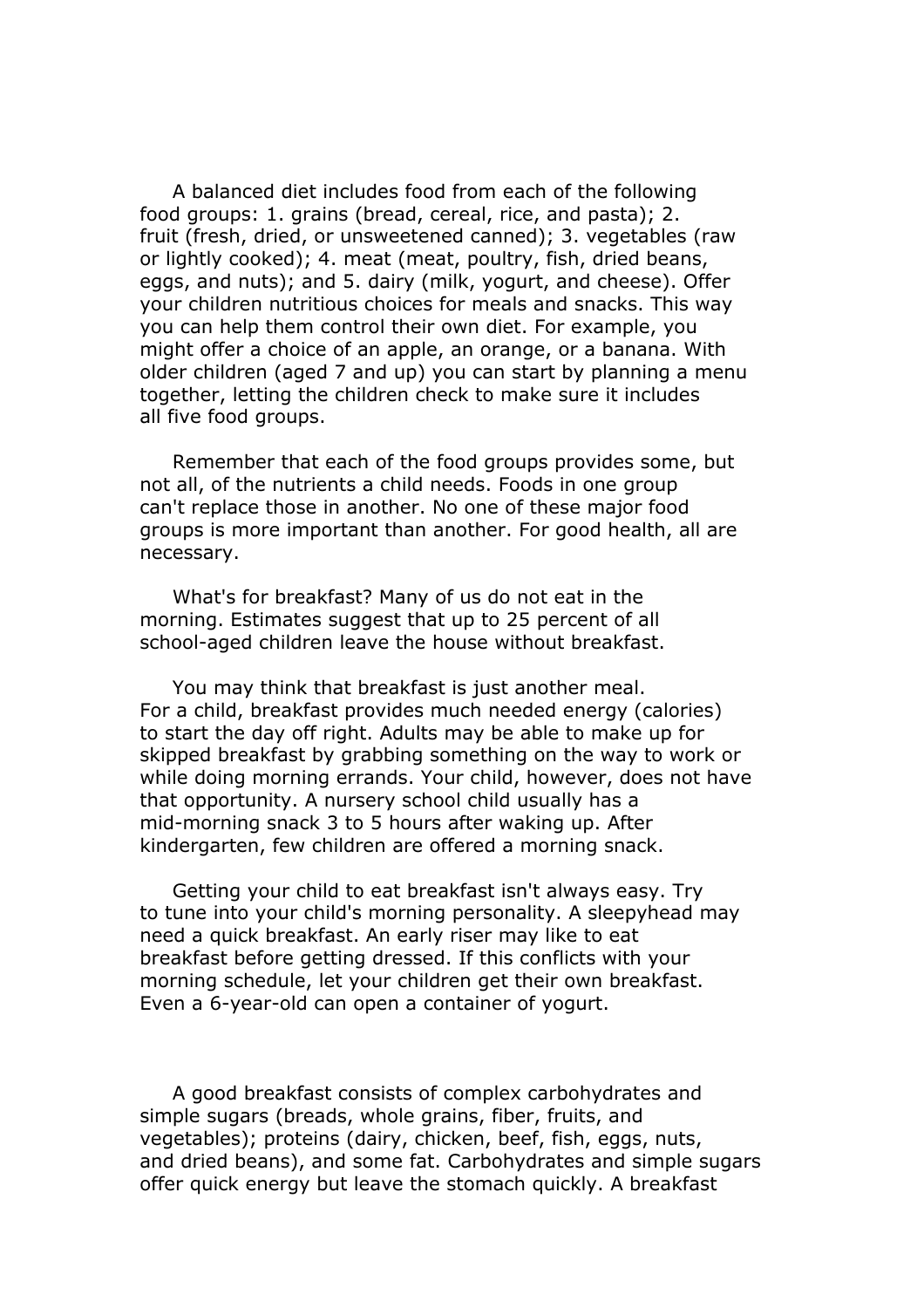of only carbohydrates can give a child the mid-morning "blahs". When milk, cheese, yogurt, lean meat, or an egg is added, the food stays in the stomach longer and provides sustained energy.

#### It's Child's Play

 Physical fitness is a vital part of being healthy. For children, being and staying physically fit can happen with activities they refer to as PLAY! Play that makes them breathe deeply is aerobic exercise. Aerobic activities such as bicycling, jumping rope, roller skating, running, dancing, and swimming can be beneficial if they are done for 12 to 15 minutes without stopping.

 The young child develops an active lifestyle as he or she begins to creep, crawl, and then walk. Young children learn how to move in their environment by playing alone in their own personal space.

 As children grow, they hop, march, run, roll, toss, bounce, and kick. Their bodies are changing in terms of height and weight, and they are beginning to form a self-concept through comparison with others as they move.

 When play is organized into specific movements, it becomes exercise. For exercise to become part of each day, these movements or activities should meet the interests and needs of your child. Play is the beginning. Children can follow their own paths to lifetime fitness by exercising for fun and at their own pace.

 Watching too much TV can deprive your child of opportunities to play and exercise. Set a good example. Limit TV watching. Walk to your destination as often as possible. Play active games with your child. Help form neighborhood sports teams and participate in the recreation.

 Everyone can exercise. Certain exercises keep your heart and lungs healthy. Strong, flexible muscles can be developed with exercise. As your child achieves fitness through exercise, a growing self-confidence will be another benefit of a fitness routine.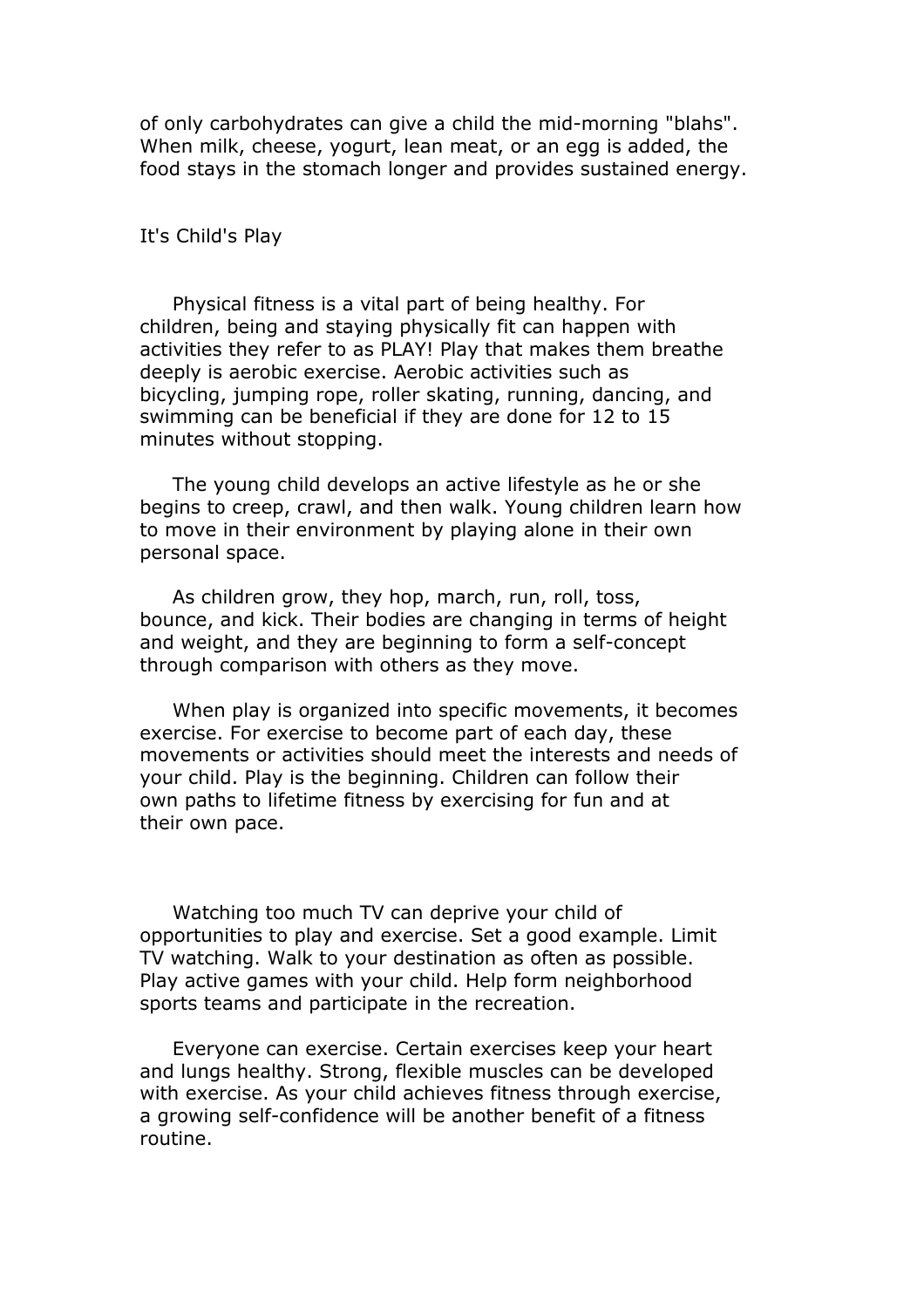Reducing the risk of disease is a major goal in helping your child grow up healthy. Bacteria and viruses cause disease and sickness, and cleanliness can help prevent the spread of these germs. Sharing such items as a comb, toothbrush, hairbrush, or cup, even among family members, can also spread disease. Having clean clothes and daily baths shows children that being clean not only feels good, but also helps them stay well.

 You can teach your children to wash their hands at an early age. Tell your children that skin can stop germs from entering the body, and washing can reduce the risk of infection if your child has a cut or scrape.

 Explain, too, that harmful germs and viruses can be spread by a sneeze or a cough. Teach your child to stay away from people who are sneezing and coughing. Children can help prevent the spread of disease if they cover their sneezes or coughs with a tissue.

 Everybody has an internal disease fighting system (immune system) made of antibodies and white blood cells. Your child can help that immune system function well by getting enough sleep, by eating nutritious meals, and by exercising.

 Vaccinations also prevent disease and play an important part in helping your child grow up healthy. The idea of having a shot may be frightening to a child. Help your child understand that this vaccination is a medicine that prevents disease. It's a lot more fun to be playing with friends than to be sick.

 A vaccination chart for keeping track of immunizations can be found on the inside front cover. The importance of vaccinating children at the appropriate ages cannot be overemphasized.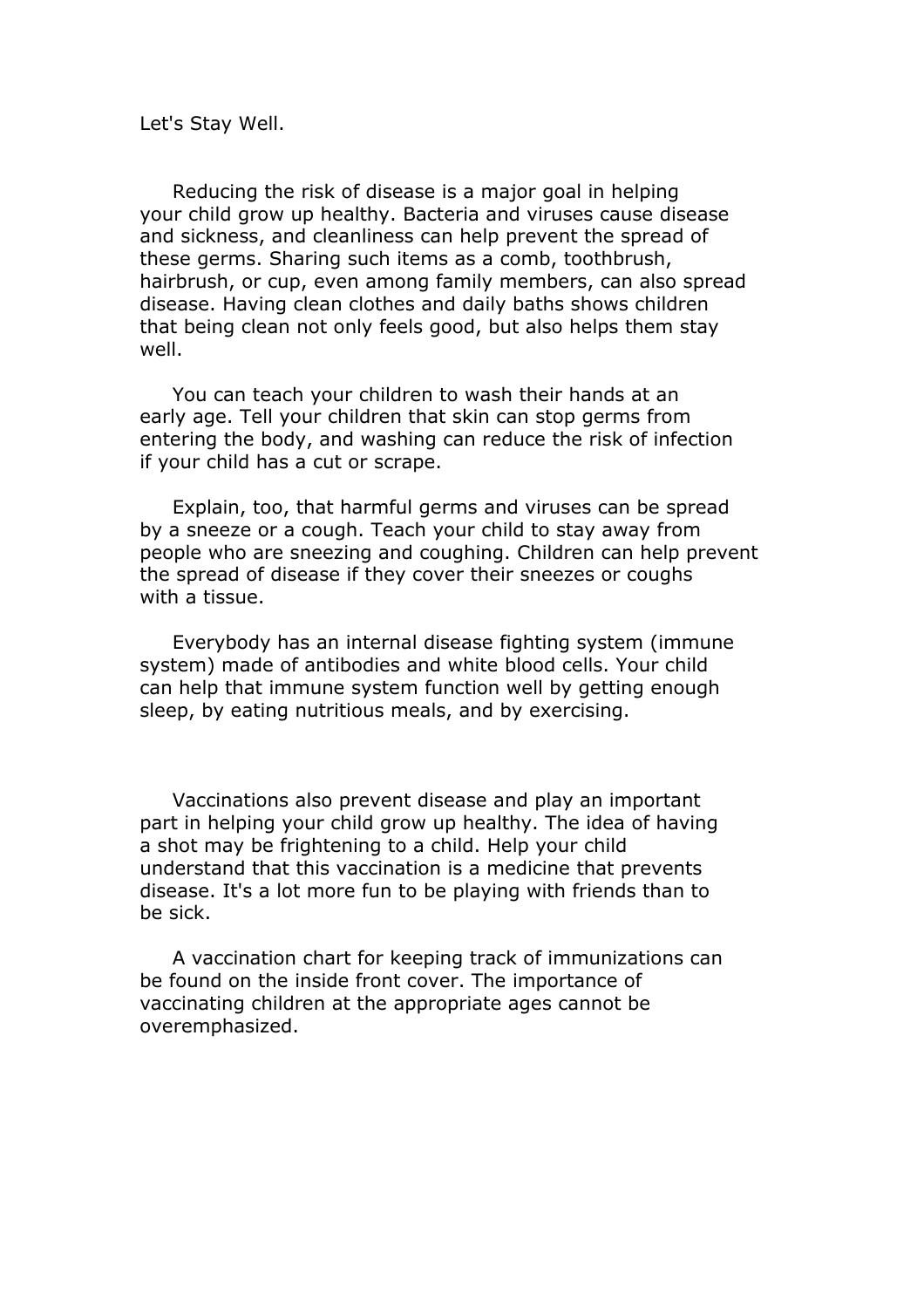#### Activities

 The activities that follow are designed to introduce your child to some of the basic ideas of good health. There are activities that focus on understanding emotions and developing self-esteem, those that emphasize nutrition, those that stress cleanliness and caring for your body, and those that promote exercise (see the symbols to the right that indicate the type of activity). These activities are just samples of the many things you can do with your child to enhance awareness of the benefits of good health throughout life. So, get started and have fun!

Face File

 Young children love to cut and paste. They can learn about their emotions at the same time.

What you'll need

Magazines Pieces of cardboard or construction paper Paste or glue Box or folder

- 1. Have your child find pictures in magazines to illustrate different feelings.
- 2. Have your child paste each face on cardboard or construction paper.
- 3. Together, decide what feeling is expressed by the face and label the picture.
- 4. Sort the faces by categories of feelings, such as sad,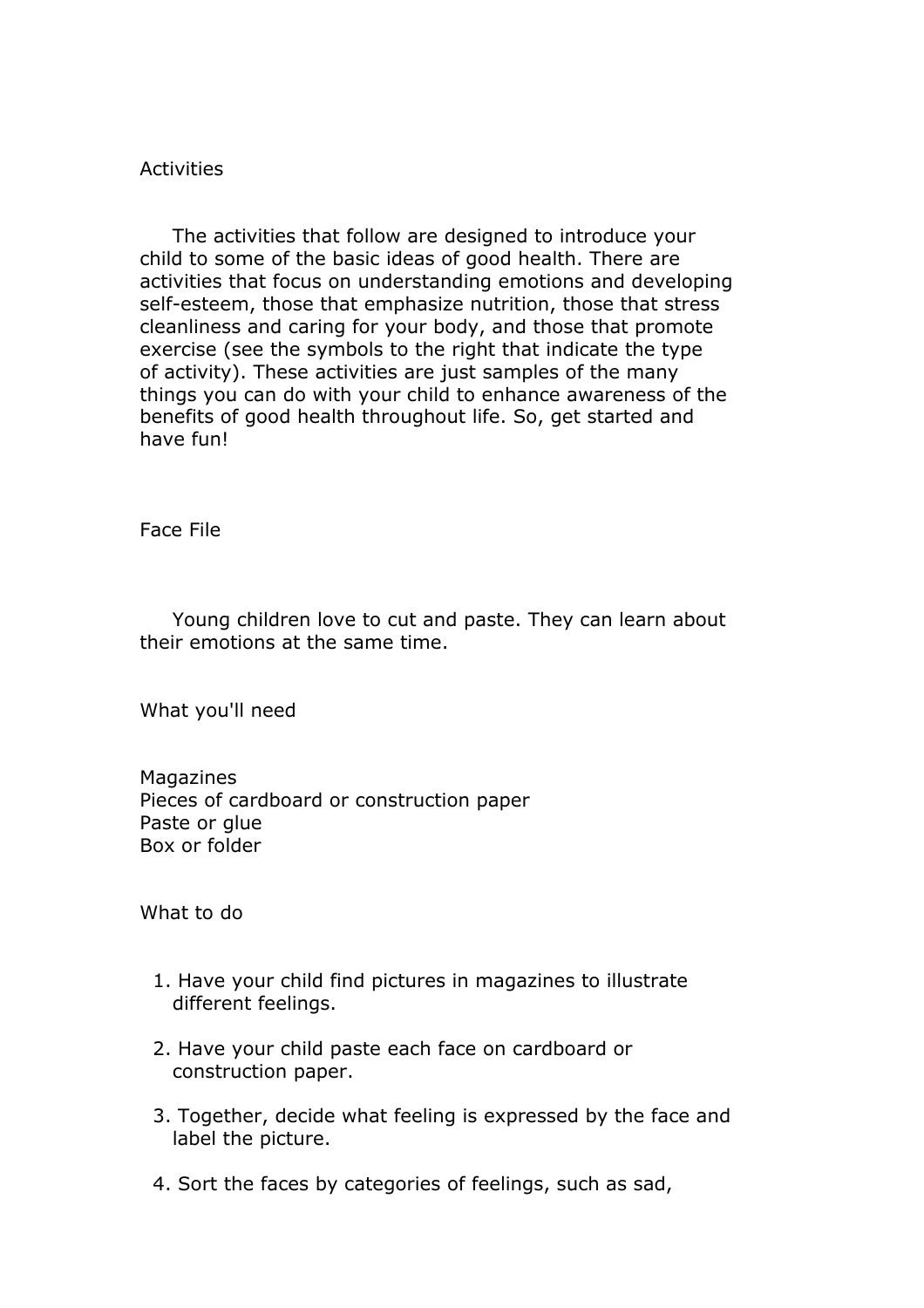funny, surprised, happy.

5. Use a box or folder to file the pictures.

 By looking at the pictures, children can recognize how people feel by their facial expressions.

A Mirror of Me

 Help your child frame a mirror with items that represent the things your child likes.

What you'll need

Small pocket mirror Lid of a shoebox Magazines, photographs that that can be cut up, paint or an ink pad for thumb prints, or other items that represent your child's interests Scissors if you wish to cut out pictures Glue that is strong enough to hold the mirror

What to do

- 1. Help your child attach a small pocket mirror inside the lid of a shoebox.
- 2. Have your child decorate the inside of the lid with objects that reflect special interests. Some of the decorations might include

 a thumb print photographs pictures of favorite foods, sports, and hobbies.

- 3. Have your child look into the mirror to see a wonderful face and the things that make it smile!
- 4. You might want to hang the framed mirror on the wall of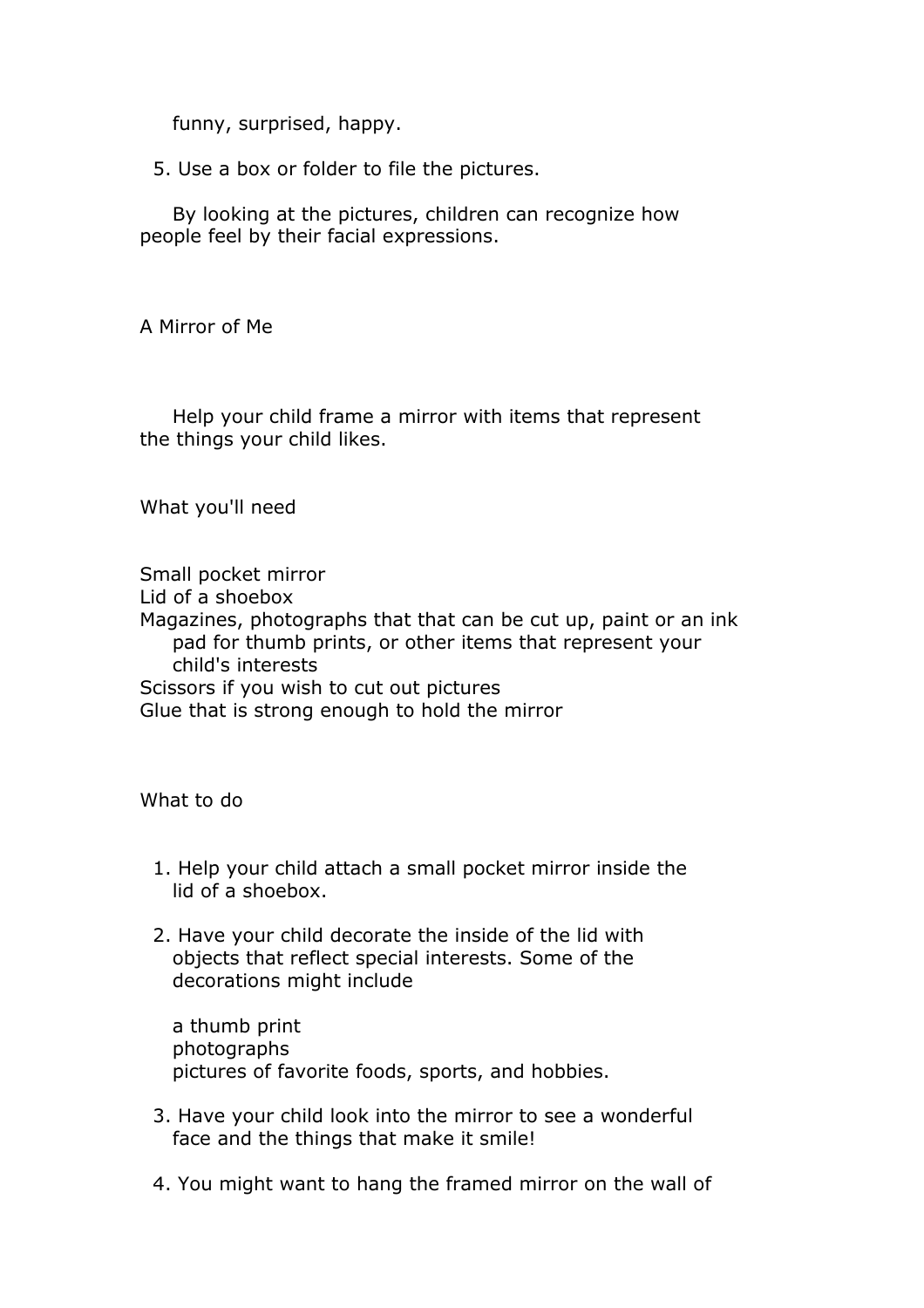your child's room.

 This activity recognizes the things that are important to your child and helps your child realize that an identity is based on one's own interests.

Quilt of Many Feelings

 Traditionally, making quilts has been a way for people to express themselves through the use of color and pattern in a practical way. A quilt of faces can help your child understand how emotions are conveyed through facial expressions.

What you'll need

Colored paper Markers or crayons Paste or glue Large piece of paper (poster paper, a large paper bag cut and laid out flat, wrapping or computer paper)

What to do

- 1. Using different colors (pastel colors work best), cut the paper into 6" x 6" squares.
- 2. Have your child draw faces representing feelings they have had:

| happy  | loved   |
|--------|---------|
| sad    | special |
| good   | jealous |
| bad    | lonely  |
| pained |         |

3. Have your child label these emotions.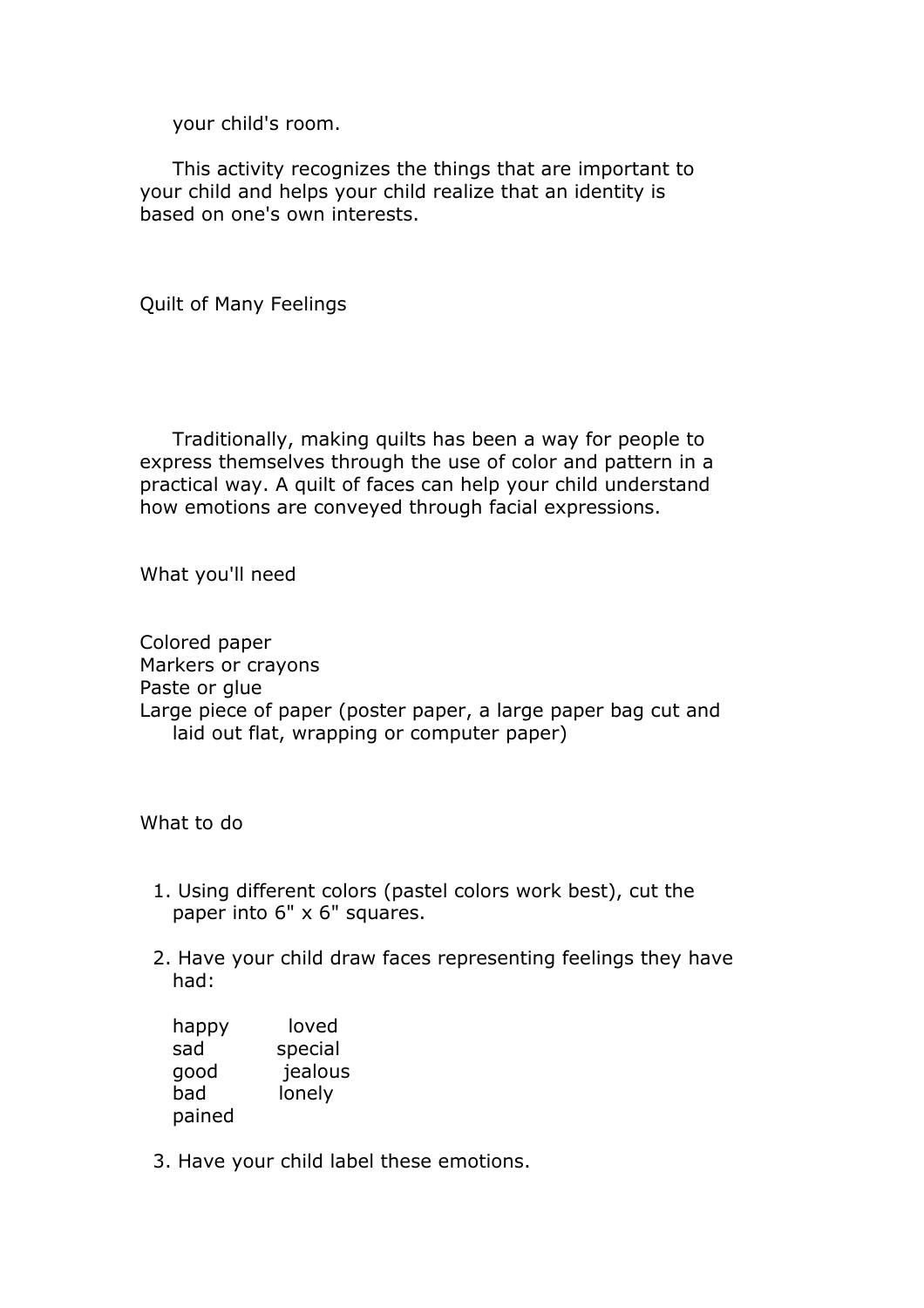4. Paste the squares together on a large piece of paper to resemble a patchwork quilt.

 Drawing pictures is one way children have of expressing themselves without feeling self-conscious or embarrassed.

My Folder

 A folder with your child's name on it can help your child get organized while enhancing self-image.

What you'll need

Dark crayon or marker Large sheet of paper

What to do

- 1. Have your child write his or her name or initials many times on a large sheet of paper.
- 2. Fold the paper in half to create a folder.
- 3. Place pictures, work from school, or drawings that are important to the child in the folder.

 Names are veyr important to children. Just think of how upset they get when they are called names. Talk with your child about his or her name. Is there a favorite nickname? What does the name mean? Was your child named for someone? This is an opportunity for you and your child to talk together to build a strong self-image.

This Is the Way We Wash Our Hands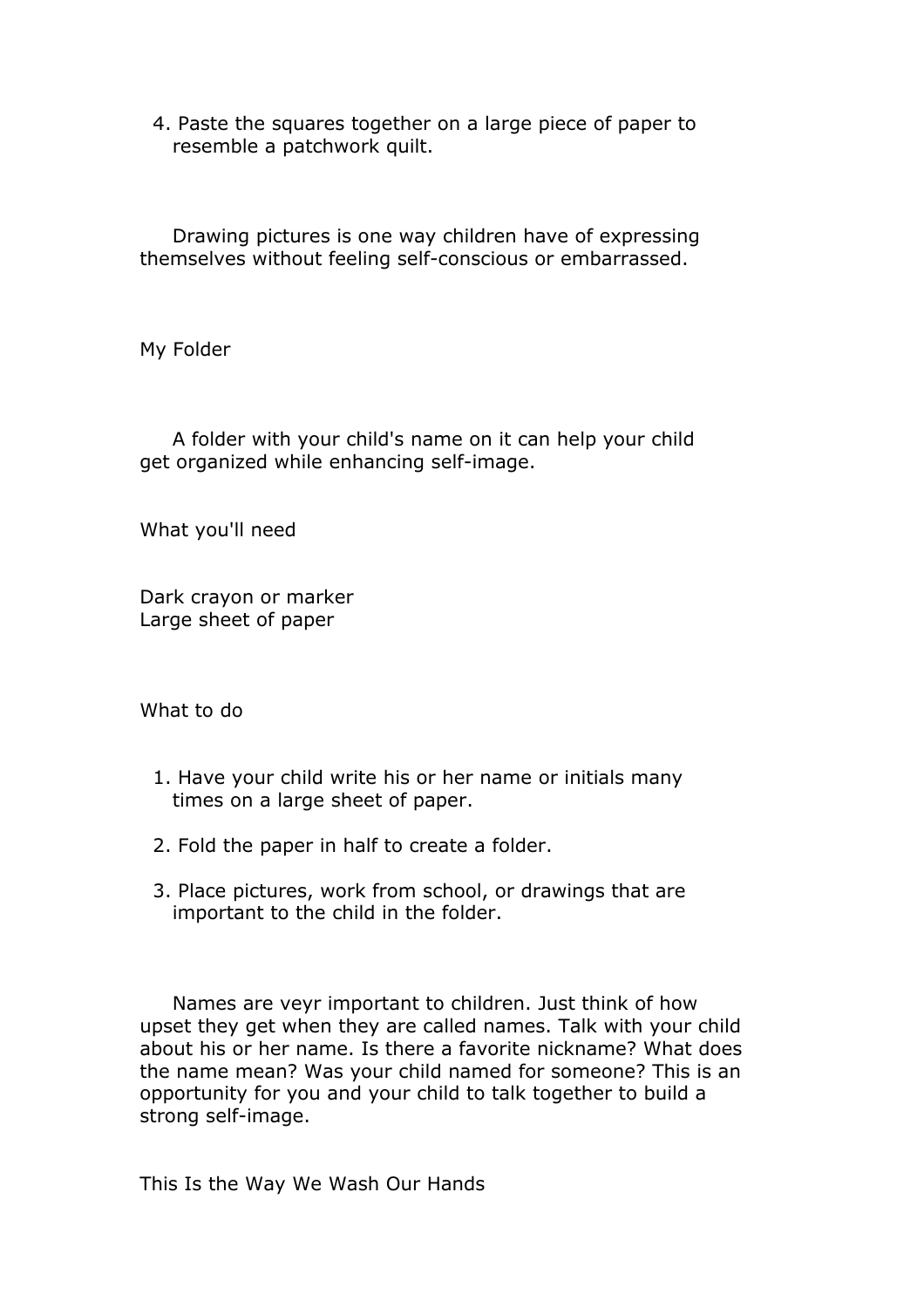Children have to be reminded to wash their hands. This is a way to turn the reminder into fun.

What you'll need

Paper or cardboard Small slice of soap or a sample soap bar **Glue** 

What to do

- 1. Have your child trace around his or her hand on a piece of paper or cardboard.
- 2. Cut a small slice of soap from a large soap bar or use a small or sample sized bar of soap.
- 3. Glue the soap onto the paper hand.
- 4. Hang the poster in the bathroom over the sink to remind your child about hand washing.

 Washing your hands is one of the best ways to avoid spreading germs to prevent disease. It is especially important when eating or handling food.

Smile If You Like Me

Make a game out of introducing your child to new foods.

What you'll need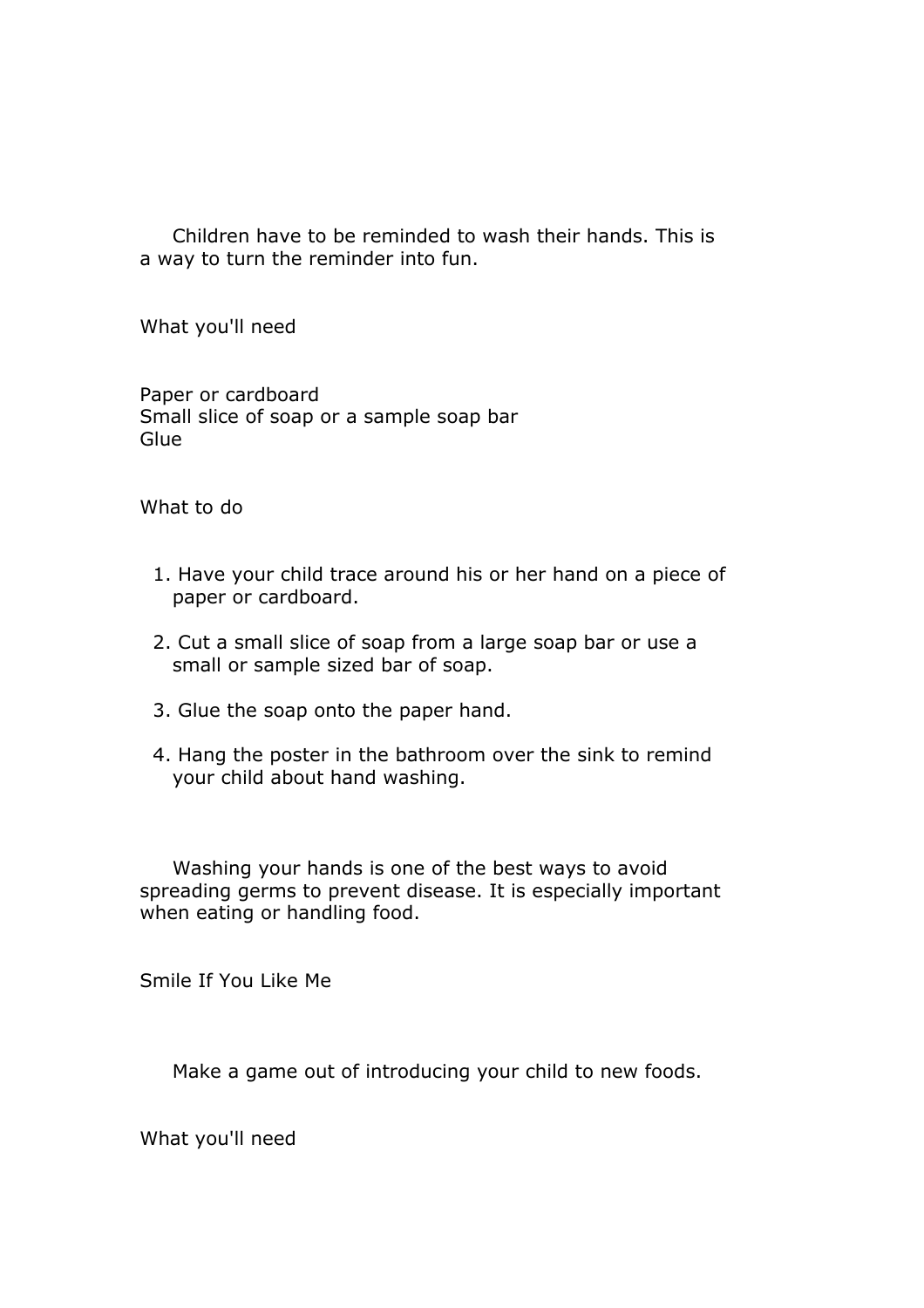Paper Round object Felt tip pen New foods for your child to sample

What to do

- 1. Cut paper into three 3"x 3" squares.
- 2. On each piece of paper, trace around the bottom of a round object with a felt tip pen.
- 3. Have your child draw three different kinds of faces in the circles: a face with a smile, an unhappy face, and a face with a straight line for a mouth to show "I don't care".
- 4. Ask your child to try a new or different food. Emphasize that not all the portion has to be eaten: simply try the food and talk about likes and dislikes.
- 5. Tell your child to give you one of the faces that reflects the feeling about the new food.
- 6. Post a chart to record new foods your child tries.
- 7. Set a goal, such as trying one new food a week.
- 8. Reward your child for trying the foods by writing "Good job!" on the chart, putting stickers on the chart, or celebrating by taking a trip to the local zoo or library when the chart is complete.

 This activity gives your child a chance to enjoy and learn about a variety of foods without the pressure of having to "clean your plate" at mealtime. One point to remember when doing this activity is to try not to use food as a reward or bribe.

Follow the Recipe!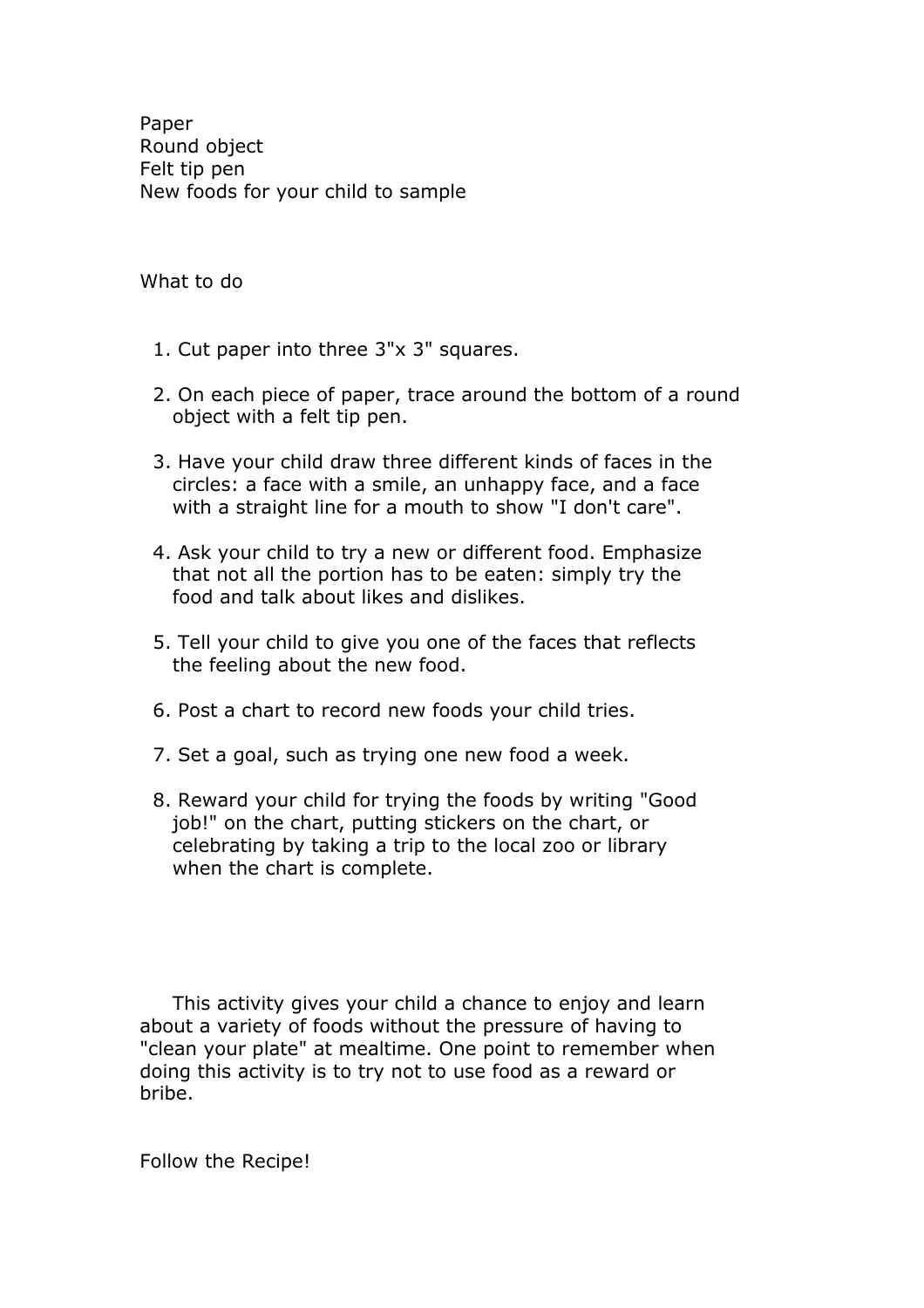One way to get children to eat healthful food, especially vegetables, is to involve them in the selection and preparation of a recipe.

What you'll need

A simple recipe Paper and pencil to write a list **Tray** Utensils and other equipment with which to cook

- 1. Choose a simple recipe to prepare.
- 2. Write a shopping list from the recipe. Check the nutritional value of the ingredients by reading the nutrition label aloud with your child.
- 3. Take the children to the market. The supermarket is the perfect place to introduce the older ones to label reading. For children over age 6, see who can find the products with the most sugars, fats, and salt. Explain that the first ingredient listed is what the food has the most of. Then, hunt for alternative, healthier foods.
- 4. Allow children to feel the weight and texture of vegetables. Handling hits and vegetables will help them learn how to distinguish between ripe, unripe, or spoiled produce.
- 5. Have children help you put away groceries. Preschoolers enjoy washing fruits and vegetables, and you can explain the proper way to wash them to remove dirt and insecticides. Have them store fresh vegetables in the refrigerator, explaining this will help retain vitamins and help the vegetables stay fresh longer. Have them store root vegetables (potatoes and onions) in a cool, dry place away from light.
- 6. Place all the ingredients you will need for the recipe on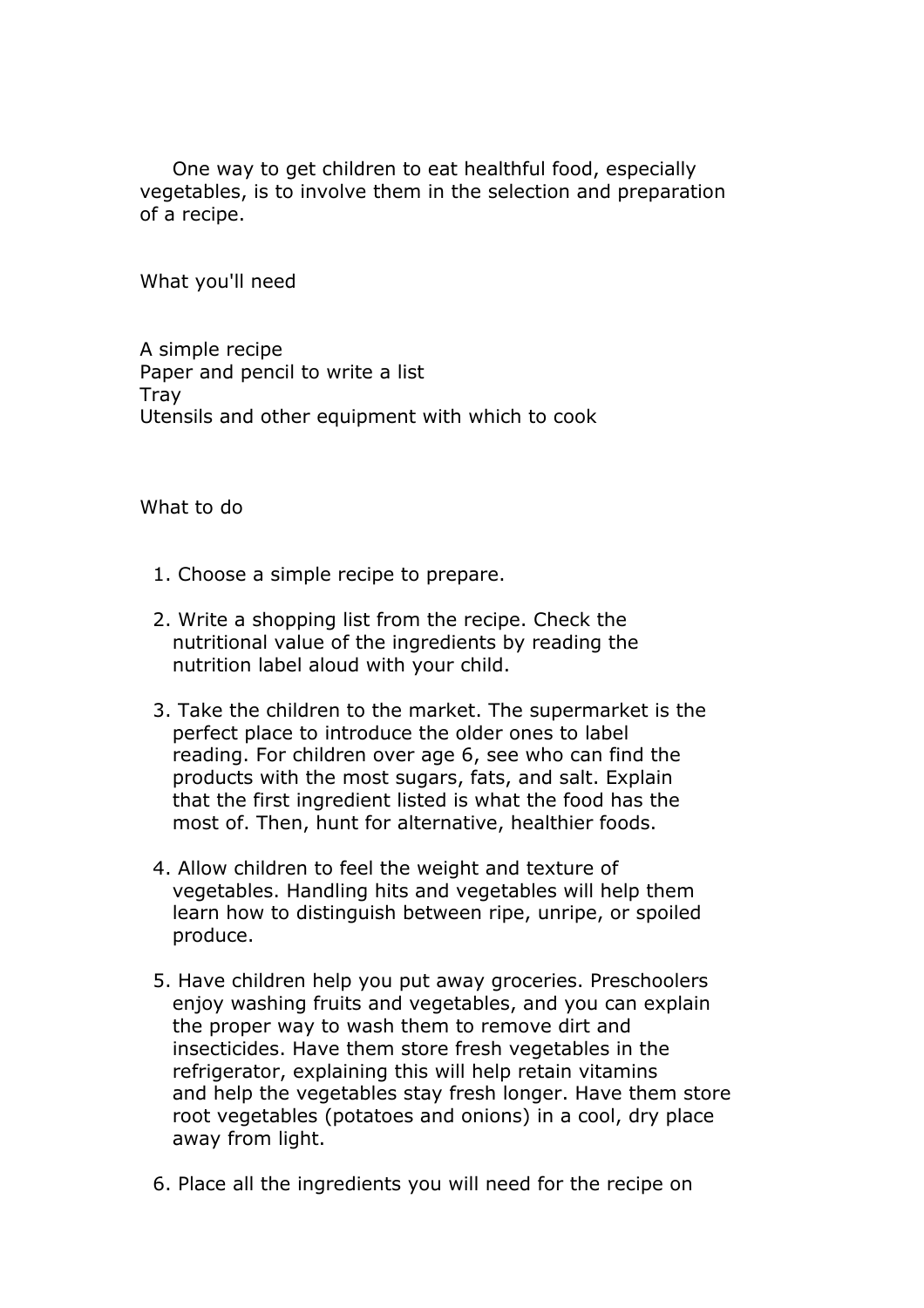a tray to make cooking more efficient.

 7. Keep tasks simple and within the child's abilities. Toddlers can stir an egg, mix ingredients, spread jams or peanut butter, or carry pots and pans. Older children love to measure dry ingredients and enjoy the challenge of pouring liquids without spilling.

 Pediatricians recommend that parents should get more involved with their children. What better way than by making a game out of cooking, a necessary task but one in which everyone can be involved. Having your children participate in food selection can help you manage food choices for toddlers, preschoolers, and elementary school children.

Oven-Fried Potatoes

NOTE: This activity requires parental supervision.

Here is a healthful recipe that you might want to try.

What you'll need

3 medium potatoes, peeled or unpeeled 2 tablespoons low calorie margarine, melted 1 1/2 tablespoons olive or vegetable oil Paprika Parmesan cheese, grated (optional)

- 1. Cut potatoes lengthwise into strips about 4" x 1/2" x 1/4"
- 2. Arrange in a single layer on a nonstick baking sheet.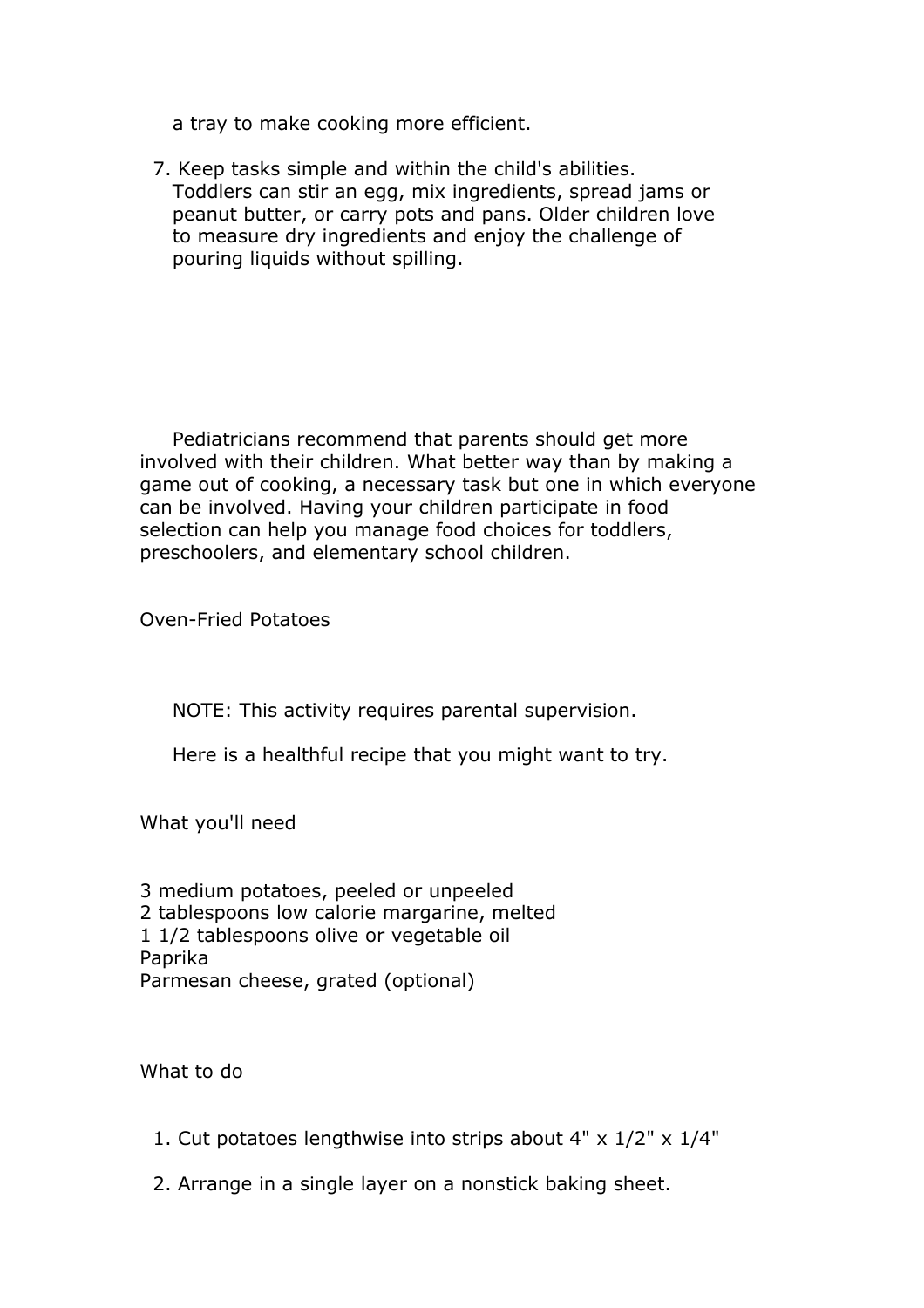- 3. Pour margarine and oil over potatoes and toss to coat well.
- 4. Sprinkle with paprika (young children enjoy doing this).
- 5. Bake at 450 degrees for 40 minutes.
- 6. Put on serving platter; sprinkle with cheese if desired.

Makes 6 servings

 Safety tips in the kitchen: Children should not be left unsupervised when electrical appliances, flame, or heat are involved. Be extra careful with moving equipment, such as rotary blades of a mixer, food processor, blender, or hand mixer. Knives, scissors, and the like are best for older children. Remind children that handles of utensils on a stove top should be turned inward. Stirring spoons (especially metal ones) should have long handles and be kept away from the heat. Keep an eye on children near stoves, no matter what age and keep small children away from heat of any kind.

Sticks & Stones Snack

 Here is a snack that your children will have fun making and enjoy eating while getting needed nutrients.

What you'll need

4 cups of cereal (Kix or some type of low sugar cereal) 2 cups of pretzel sticks 2 cups of raisins Mixing bowl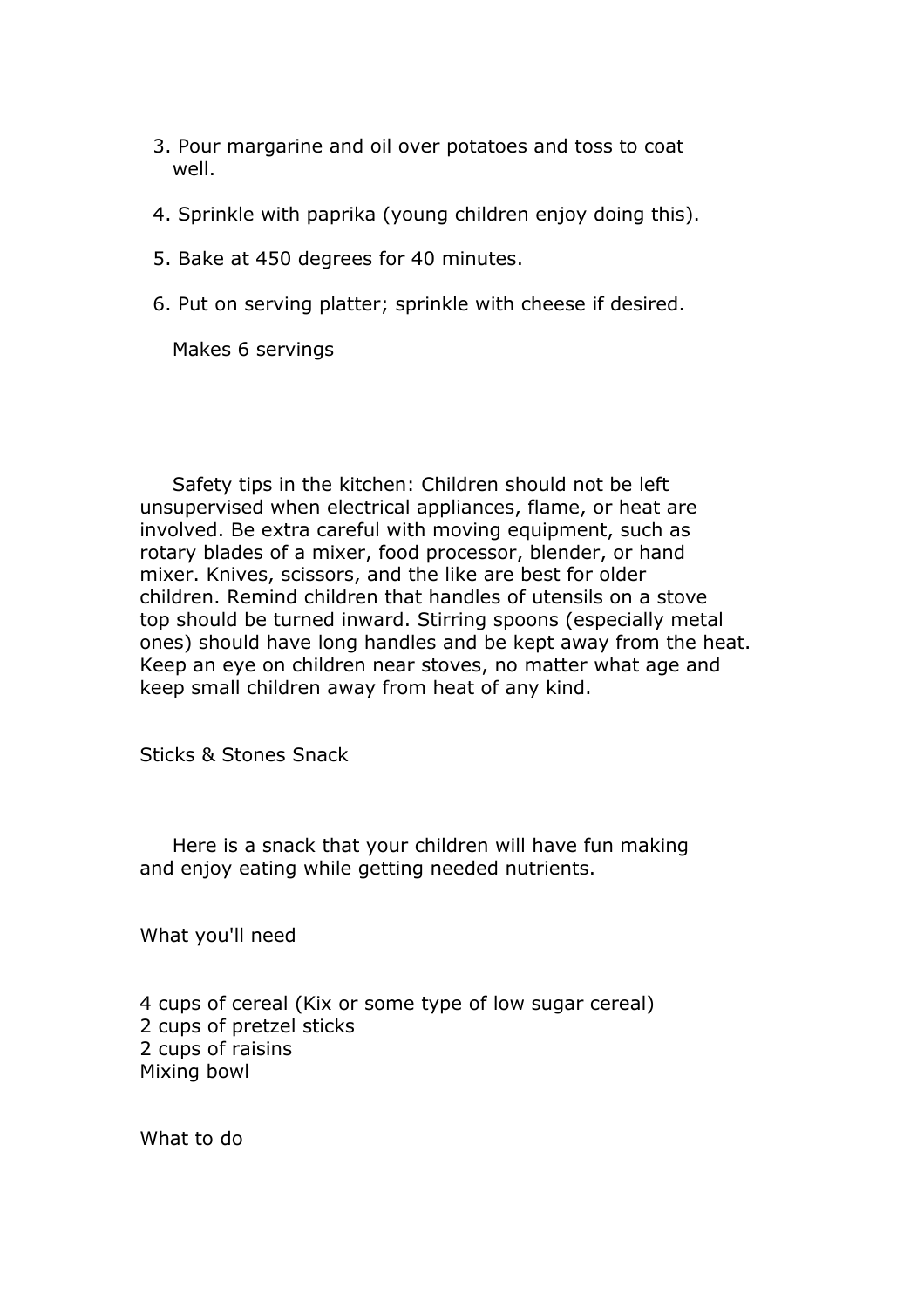- 1. Mix the cereal, pretzel sticks, and raisins in a mixing bowl.
- 2. Eat as a "between meal" snack. Makes about 8 cups.

 This recipe was adapted from Kid's Recipe Magic, 1990, General Mills, Minneapolis, Minnesota, p. 15.

 The food guide pyramid shows that children need about 9 servings a day from the bread and cereal group and 3 servings of fruits. This snack can help meet these nutritional requirements.

Brushhhh!

 Playing and singing with children can help make tooth brushing an enjoyable experience.

What you'll need

Toothbrush (child sized in a favorite color or with a favorite cartoon character on it) Toothpaste (you might try toothpastes especially made for children) Wash cloth for young children Children's dental floss.

What to do

 1. When it is time for your children to brush their teeth, sing a silly song together about tooth brushing:

 This is the way we brush our teeth, Brush our teeth, Brush our teeth, This is the way we brush our teeth, So early in the morning!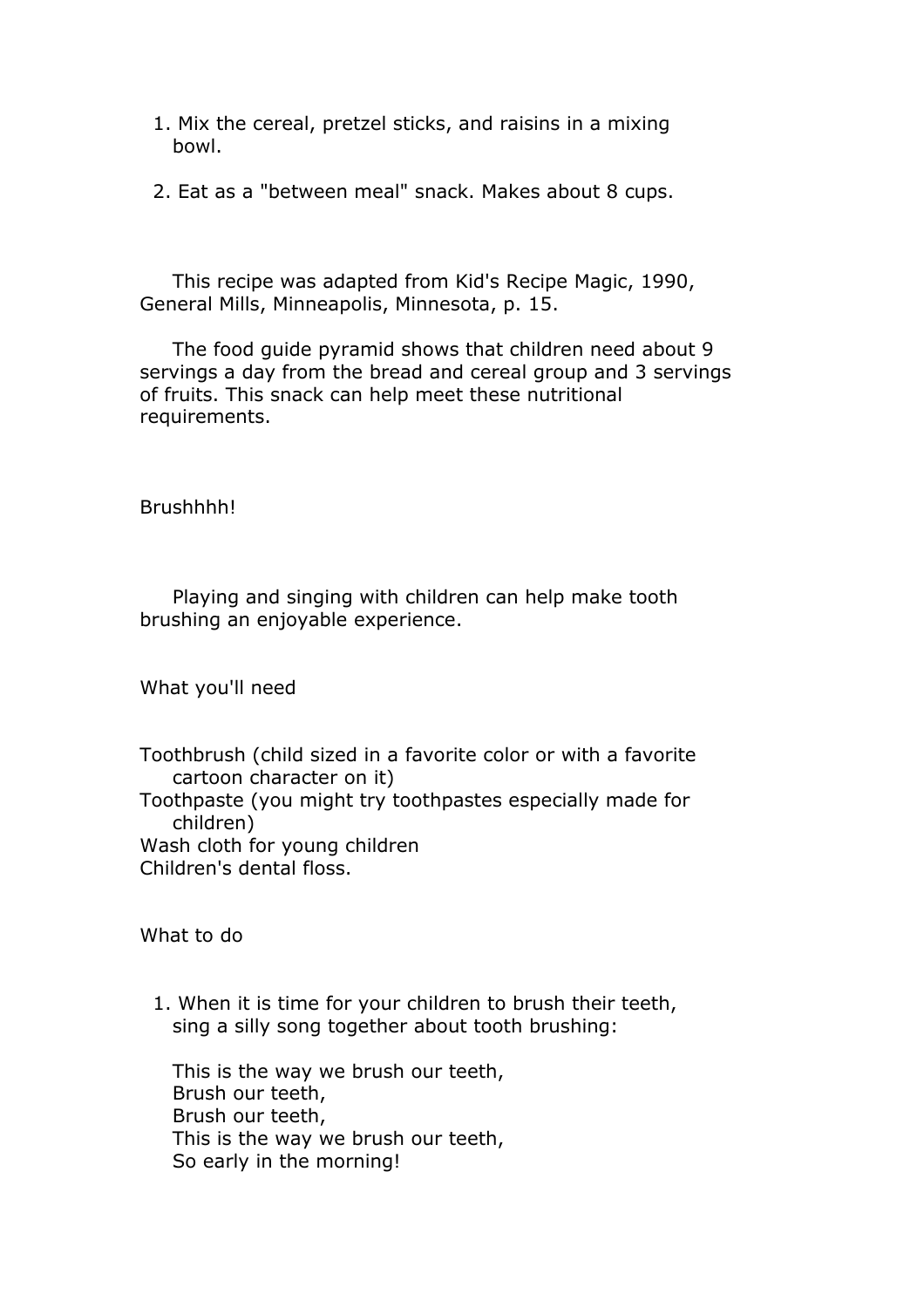- 2. Make sound effects--"ZOOM, ZOOM, ZOOM .... or VROOM, VROOM, VROOM" when you watch them brush.
- 3. Have your children name their teeth and use their names: "Now don't forget Cutters, Doggies, and Chompers!" (Children often find it interesting that dentists call some teeth "canines.")

 Before your baby even has teeth, clean the gums with a wet cloth after feeding. When teeth start to come in, brush with a soft toothbrush and water. At about age 3, teach your child to brush as follows: start at the gum and gently massage under the gum, then work the toothbrush around the teeth in a gentle, circular motion. Floss teeth daily when all the baby teeth are in.

To Share or Not To Share?

 Telling the difference between personal items that should not be shared and those things that are to be shared can be a hard distinction for children to make.

What you'll need

Newspapers or magazines Large pieces of paper Glue Red pen or marker **Scissors** 

- 1. Have your child collect pictures of a toothbrush, cup, comb, hairbrush, and spoon or fork from newspapers or magazines.
- 2. Ask your child to paste the pictures on a large piece of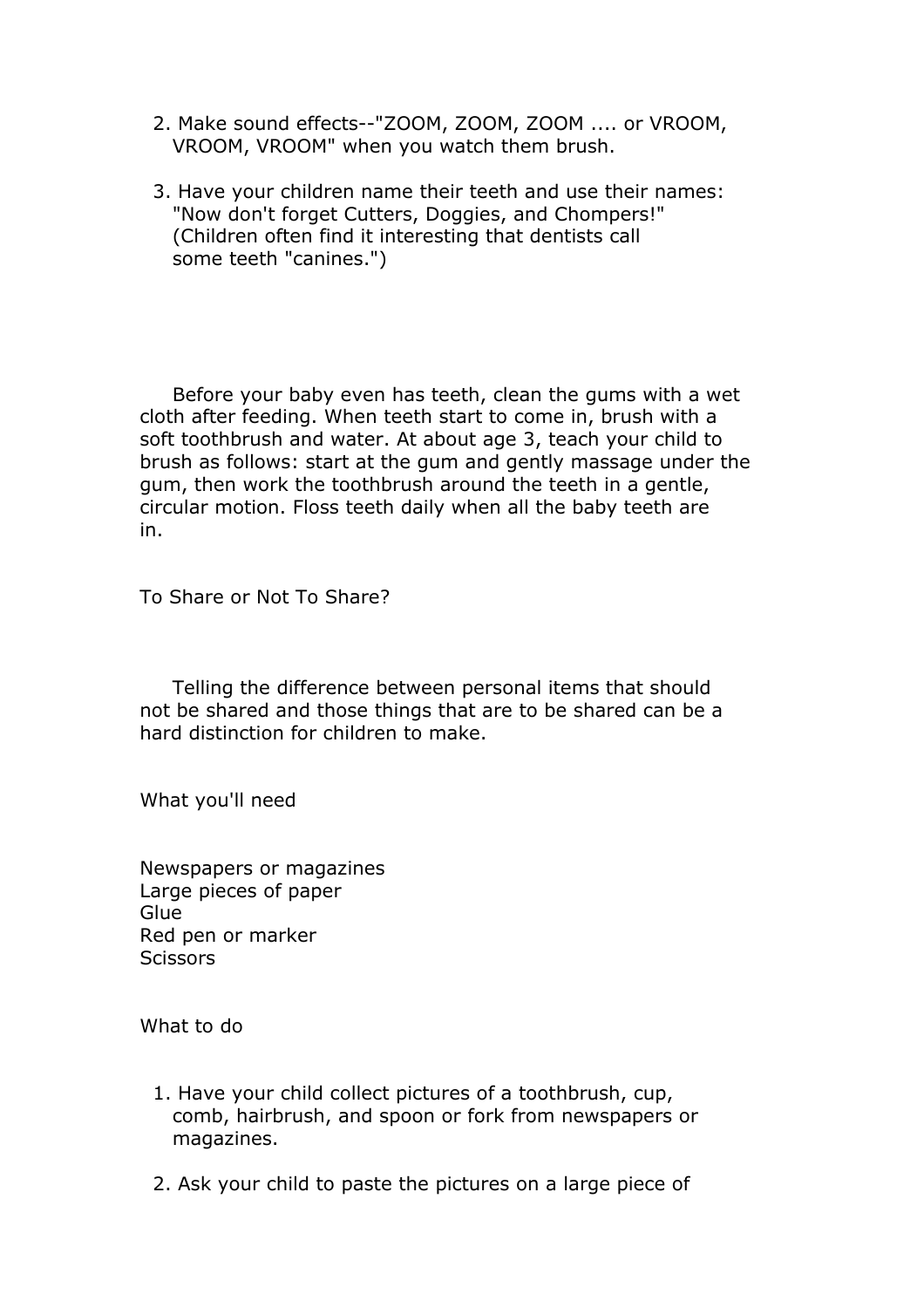paper.

- 3. With a red felt tip marker or pen, have your child put an X or \ through each picture.
- 4. Title the poster, "Things I Do Not Share".
- 5. Have your child collect pictures of objects that he or she does share. These can be pictures of toys, pets, and books.
- 6. Use these pictures to make a poster with the title "Things I Share".

 Remind your children that disease is spread by the hands and through the mouth, so they shouldn't share toothbrushes, cups, spoons, or forks. head lice are spread by combs and brushes. Working with your child to make the posters will help you explain these points, while emphasizing that there are many things we can share.

I Do It For Me

 How can I take care of myself? Here is an activity that will take advantage of your child's growing independence while emphasizing healthful responsibility.

What you'll need

Paper Marker or crayon

What to do

 1. With your child, make a chart that lists healthful responsibilities: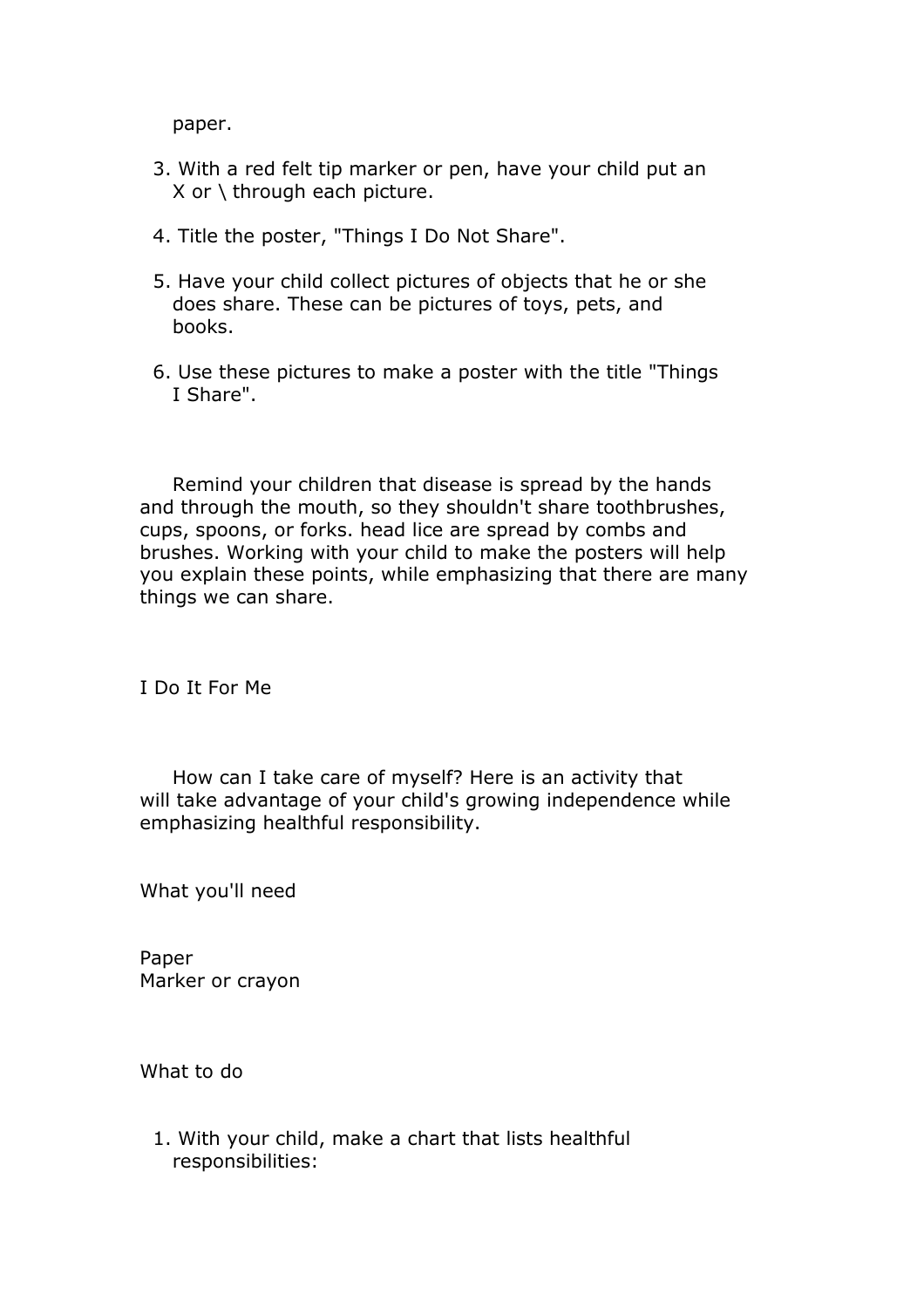I take a bath.

I wear clean clothes.

I brush my teeth at least twice each day.

I wash my hair.

- I wash my hands before eating.
- I wash my hands after going to the bathroom.
- I use my own brush or comb and don't let anyone else use it.
- I get plenty of sleep.

 The list can include other items that you and your child think should be on the list.

- 2. Make a box for each day of the week after each responsibility.
- 3. Have your child check off the things done each day.
- 4. At the end of the week, write WOW over the responsibilities or place a sticker over those completed during the week.

 It is important that children learn to take responsibility for the care of their bodies. Having a chart helps them develop self-reliance and helps to make life calmer for both of you.

Hold that Tiger!

 Children love animals and they love to imitate. Combine these two interests to inspire exercise.

What you'll need

Magazines or newspapers Cardboard or paper Paste or glue **Scissors** An open space in which to move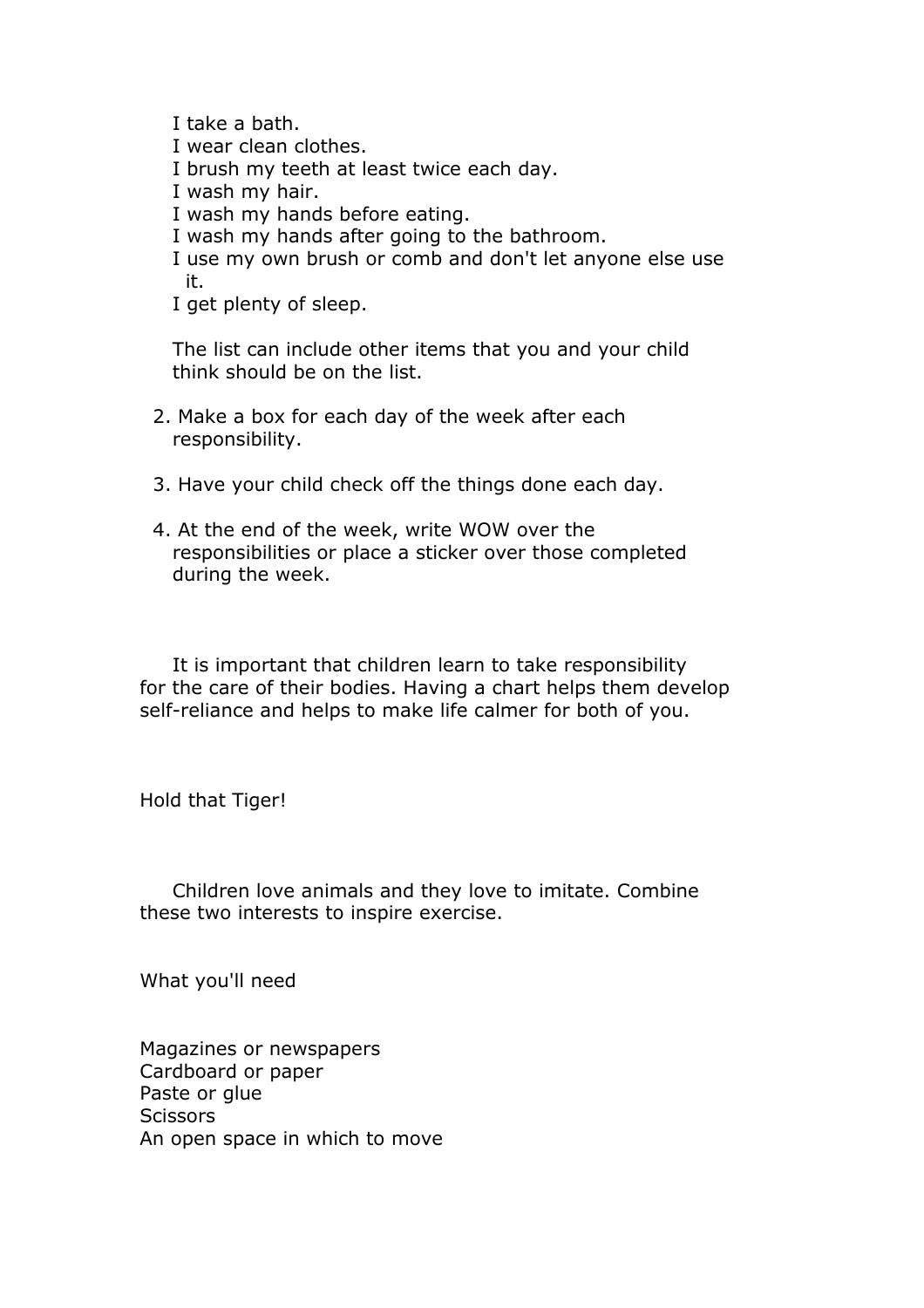What to do

- 1. Collect pictures of different animals.
- 2. Paste each picture on a different piece of cardboard.
- 3. Place the cards face down on a table and mix them up.
- 4. Have your child select a card and turn the card over to reveal the animal picture on the other side.
- 5. Have your child imitate the movements of the animal on the card. For example:

| rabbit | hop                                                    |
|--------|--------------------------------------------------------|
| horse  | gallop                                                 |
| turtle | crawl                                                  |
|        | elephant slow lumbering walk, clasp hands together and |
|        | swing arms side to side like a trunk.                  |
| frog   | leap                                                   |
| tiger  | fluid, smooth, sliding steps                           |
|        |                                                        |

 These movements will help your child develop body awareness, space awareness, and coordination.

Warm Up

 Use one or more of the following exercises to have your child warm up before doing more vigorous exercises.

 All exercises have been adapted from Get Fit!, published by the President's Council on Physical Fitness and Sports, 701 Pennsylvania Avenue, NW, Suite 250, Washington, DC 20004.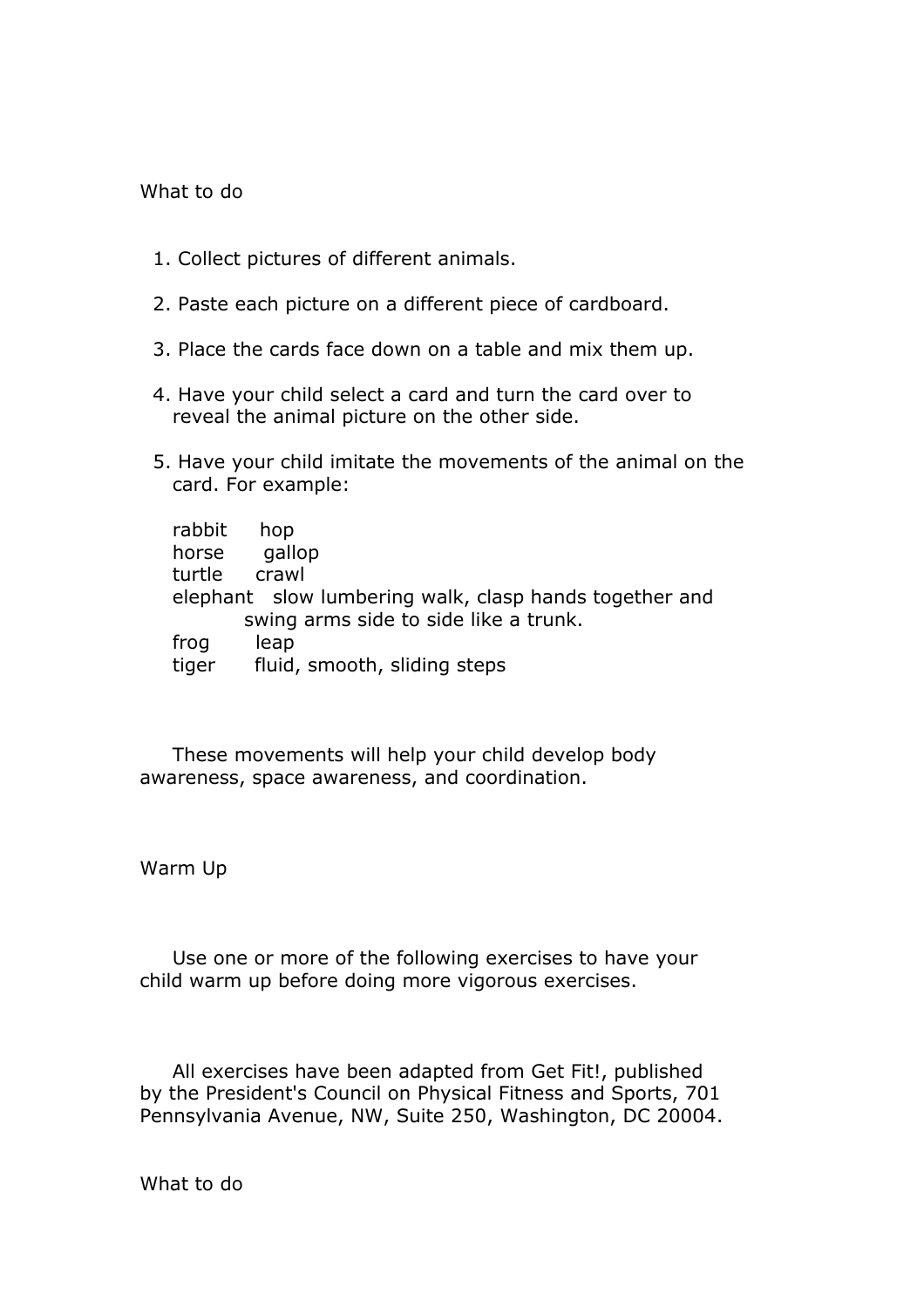- 1. Arm Circles. Stand tall with knees slightly bent. Rise on your toes and slowly circle your arms inward and upward, until arms are straight over head. Inhale deeply. Continue circling your arms backward and downwards while lowering your heels and exhaling. Do this exercise slowly and smoothly. Repeat 5 times.
- 2. Swinging March. Stand up straight with feet shoulder-width apart, hands at your sides. Alternate right and left arms in forward circle motions. At the same time, lift your opposite knee so that when the right arm is circling forward the left knee is raised and vice versa. Do 10 complete circles with each arm and then switch arms to swing backward. Repeat 10 full circles with each arm.
- 3. Pendulum Push. Stand straight with arms at your side. Step to right, bending your right knee. Raise arms overhead and push toward the ceiling. At the same time, rise on your right toes and lift your left leg off the ground, keeping all the weight on the right foot. Put your left leg back on the ground, bending both knees and placing hands on shoulders. Repeat to the left side. Repeat 10 times on each side.
- 4. Jumping Jacks. Stand straight with feet together. Jump up and land with your feet shoulder-width apart as you swing arms to shoulder height. Jump back to starting position while clapping your hands over your head. Jump up and land with feet apart while bringing your arms back to shoulder height. Jump back to starting position while lowering arms to your sides. Repeat this 4-part jumping jack 10-20 times at a slow, controlled pace.

 Children should warm up their bodies for about five minutes to get muscles and joints ready for action and to prevent injury. They will be warmed up when they start to sweat and breathe heavier.

**Stretch**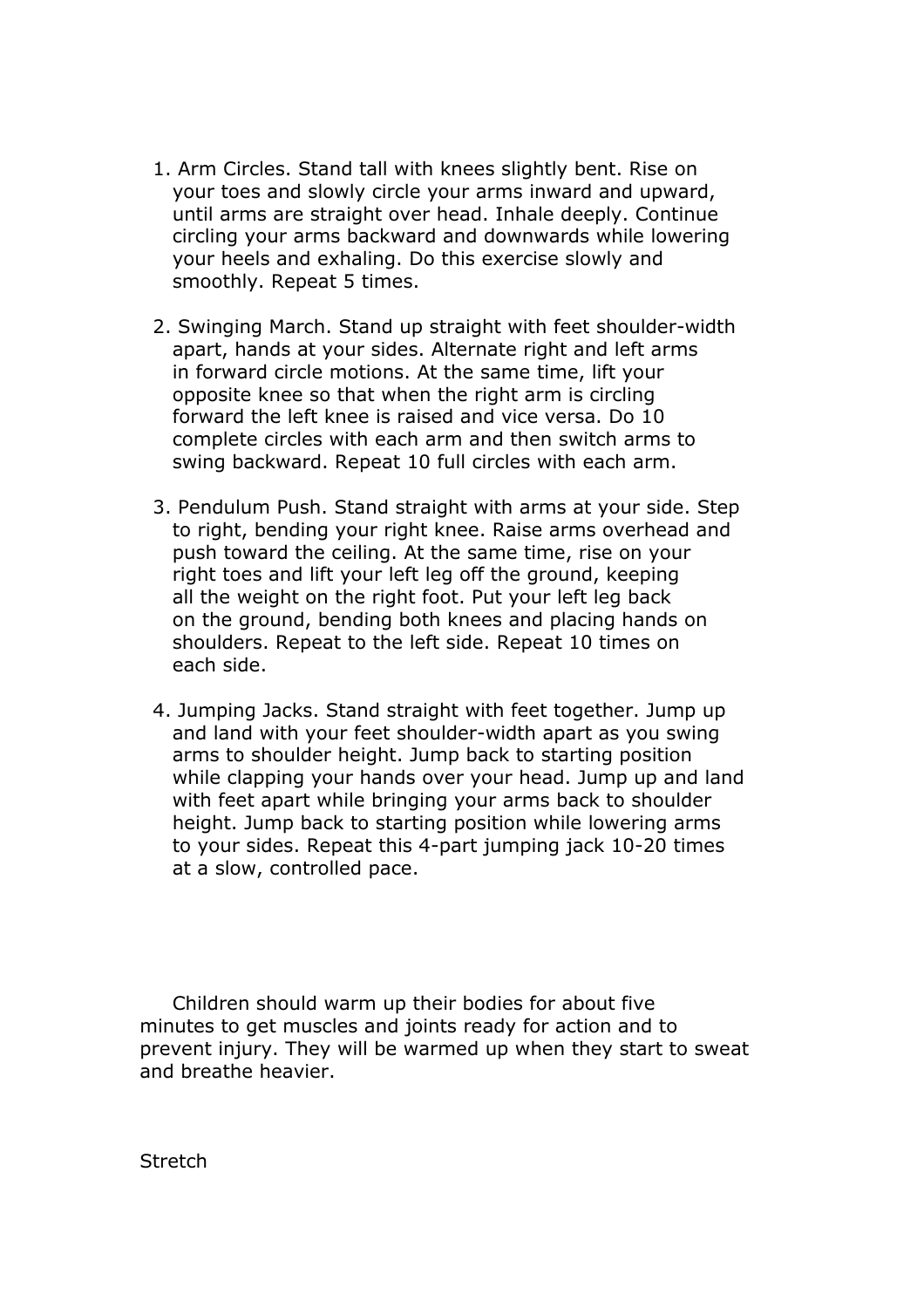Muscles should be stretched after they've been warmed up.

What to do

- 1. Back Scratch Stretch. Have your child stand or sit to do this exercise. Raise the right hand in the air with the palm facing to the back. Bend the elbow and place the palm of the hand on the back between the shoulders. Bring the left hand behind the back to try to touch the right hand. Hold 10-30 seconds. Repeat two times on each side. Do not force the stretch.
- 2. Knee High Stretch. While standing, lift left knee toward chest. Place left hand under knee and pull leg up to stretch the back of leg and lower back. Keep the standing leg slightly bent. Hold for 10-30 seconds. Repeat twice on each side.
- 3. Thigh Stretch. Keeping body upright, grasp left foot behind you with left hand. Slowly pull leg back so that the knee moves away from your body until you feel a stretch in the front of your leg. Hold 10-30 seconds. Repeat twice with each leg.
- 4. Calf Stretch. With hands against a wall, put right leg behind you. Keep right heel on the floor and very slightly bend the right knee. Lean forward until you feel a pull in your calf and behind your ankle. Hold 10-30 seconds. Repeat twice with each leg.

 Stretching helps prevent muscles and joints from getting injured. Stretching makes the body more flexible so your child will be able to move easily. Stretching also helps your child relax.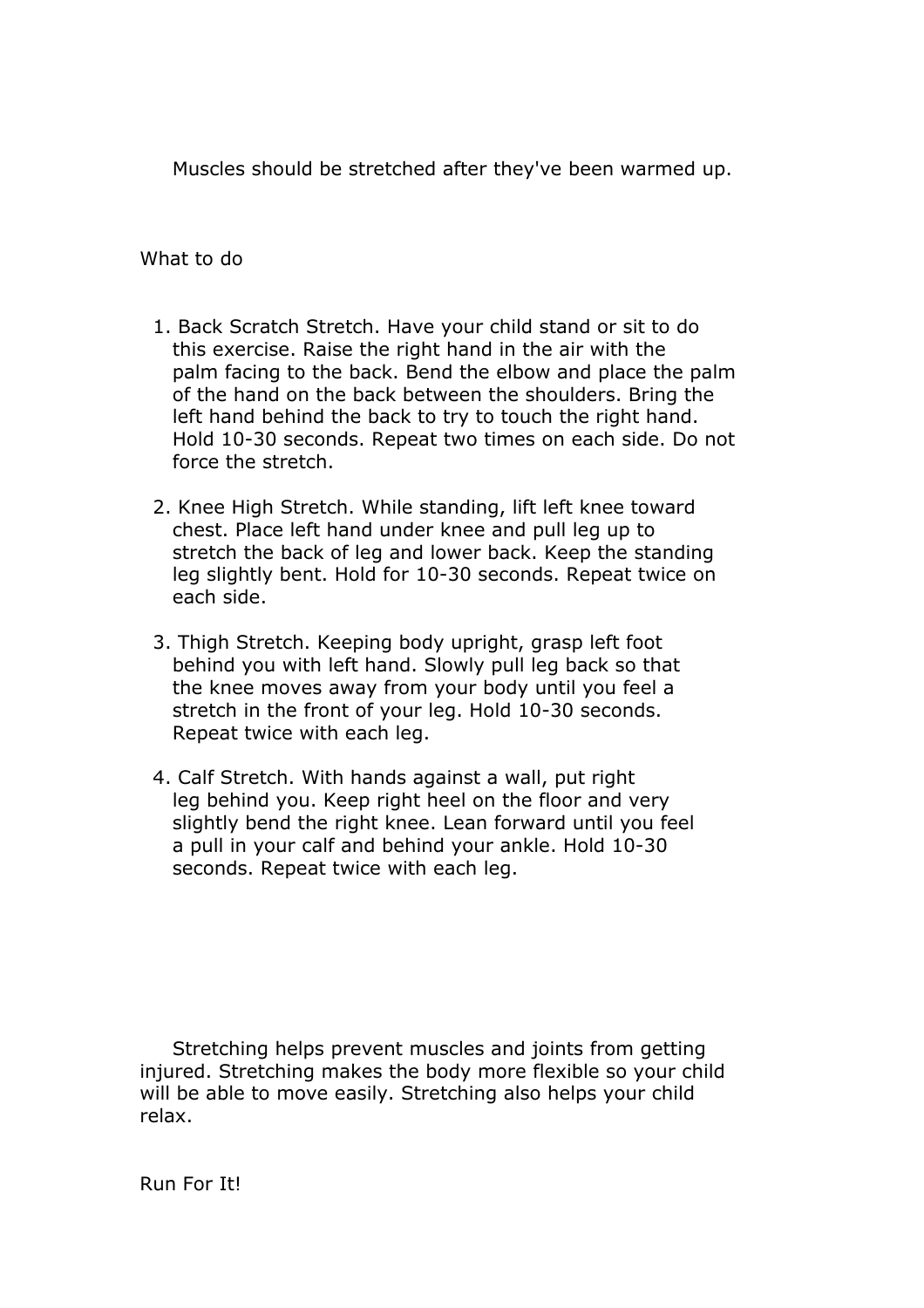After you've warmed up and stretched, you're ready to run.

What to do

- 1. Beginner. Jog 2 minutes/walk 1 minute for a total of 15 minutes. Repeat. Do this at least three times a week.
- 2. Intermediate. Jog 4 minutes/walk 1 minute. Do this for about 15-20 minutes at least three times a week. After about two weeks, reduce the amount of walking to 30 seconds. Gradually build up to about 30 minutes using this pattern.
- 3. Advanced. Continuously jog for 20 minutes. If you like jogging, you can run for longer periods time.

 Aerobic activities strengthen your child's heart and lungs by requiring lots of oxygen and making the heart beat faster. Walking, swimming, running, and dancing are examples of aerobic exercises.

Keep Going!

 These exercises will help your child build muscle strength and endurance.

What to do

 1. Push Ups. Get down on your hands and knees and position yourself so that your back is straight, head in line with your spine. Hands should be placed slightly outside your shoulders, fingers pointed forward, feet on the ground. Slowly lower your body until your chest touches the floor. Return to starting position. Once you can do 20-25 push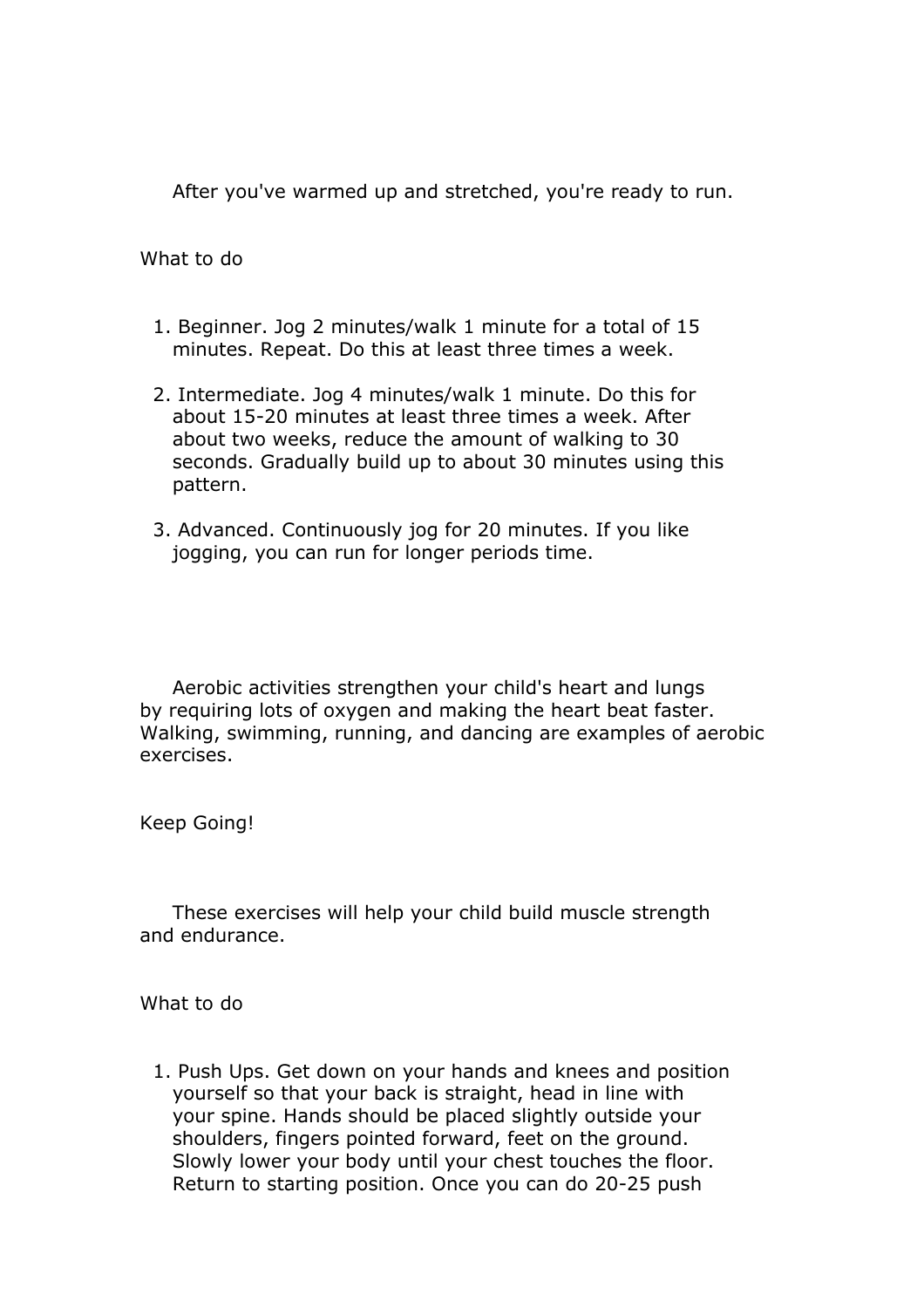ups with your knees bent, advance to the straight-leg position on your hands and toes. Try to do 10 straight-leg push ups at a time.

 2. Curl Ups. Lie on your back with knees bent and feet flat on the floor. Place your arms across your chest, hands on opposite shoulders. Slowly curl your head, shoulders, and upper back off the floor, bringing elbows to thighs. Breathe out as you curl up and return to starting position while breathing in. Repeat 10 times. You might find it helpful to have someone hold your feet to the ground.

 Curl Ups build strong stomach muscles, and Push Ups build strong arm muscles.

Cool Down

 After doing aerobic or muscle exercises, your child is ready to cool down.

What to do

- 1. Have your child walk around for a few minutes to make sure breathing is back to normal and that the heart is NOT beating fast.
- 2. Your child should feel slightly relaxed when it is time to do stretches.
- 3. Doing the stretching exercises given on previous pages or others, have your child stretch all major joints and muscle groups, especially those used in the workout.
- 4. Have your child work on flexibility, since it's easier to stretch warm muscles.

Children should cool down after vigorous exercise to get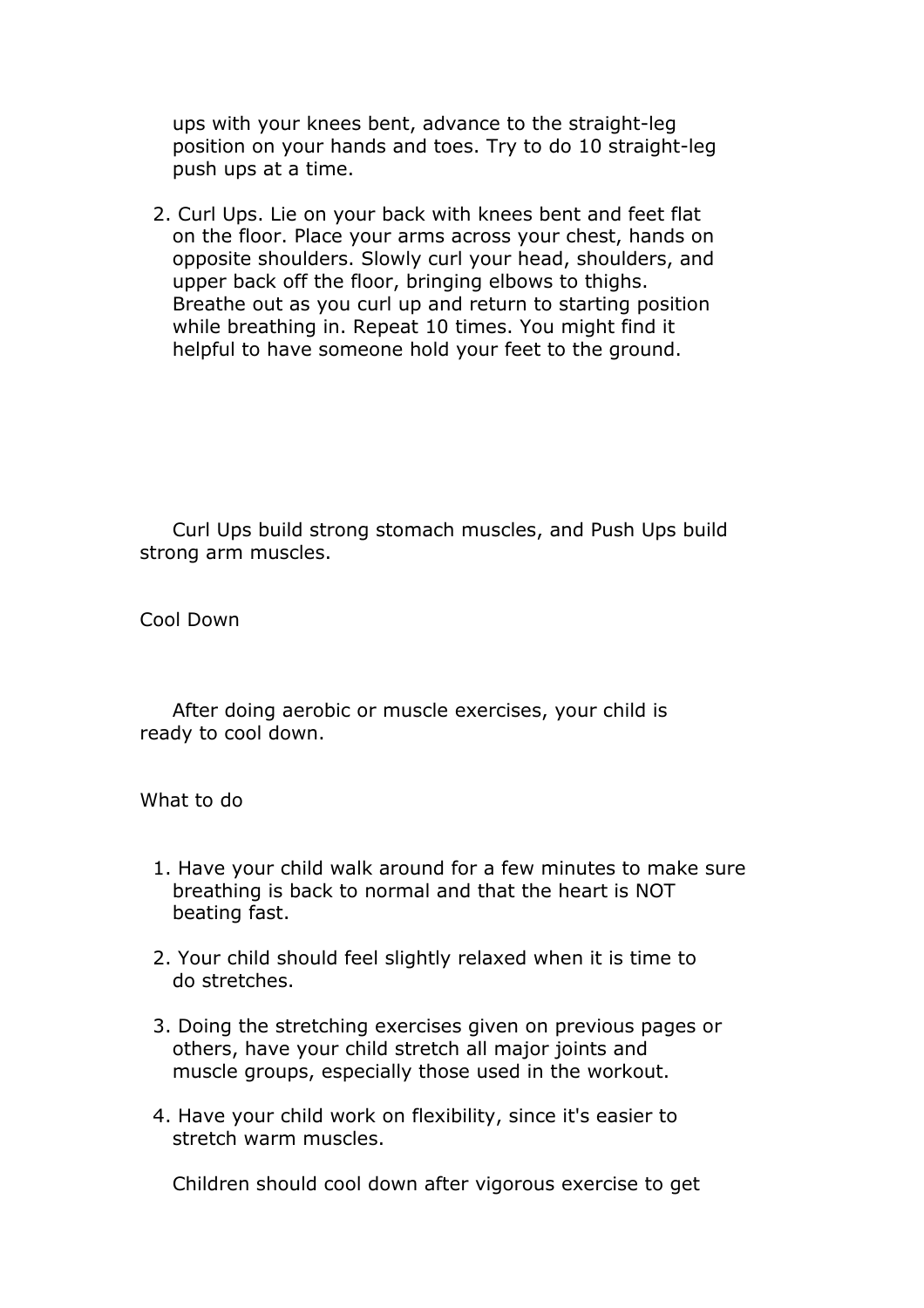their breathing back to normal. Cooling down also keeps muscles from becoming sore and stiff.

More Ideas

 Here are some more ideas that will help your child grow up healthy.

Safety First

 Be aware of ways to prevent accidents and be able to identify how accidents are caused. Teach your children to pick up toys off the floor and stairs. When cooking, try to use the back burners, making sure that pot handles and spoons are turned toward the back of the stove. Use safety latches on cabinets that contain cleaning fluids or knives and other dangerous utensils. Cover electrical outlets with plastic devices made for this purpose. And always be sure to keep an eye out for your children!

 Identify safety rules and practices to prevent accidents at home, at school, and during recreational activities. Look for playground and swimming pool rules that give safety precautions, and explain them to your children. Make sure your child wears safety equipment for specific activities: a helmet when riding a bike and knee and elbow pads when roller skating, roller blading, or skate boarding. Have your child practice hand signals while bike riding. For the car, make a "Buckle Your Seat Belt" sign and place it where children can see it.

 Be aware of peer pressure. Observe your children in social situations, and listen closely when they talk with you about things that happen at school or on the playground. Get to know the parents of your children's friends and try to attend as many functions in which your child is involved as you can.

 Teach your children how to protect themselves. Have them practice saying "No." Tell them not to talk to strangers, to always walk with a friend, and to avoid isolated areas such as woods or vacant lots. If your child is followed by a car, he or she should run away to a friend or neighbor's house. Teach your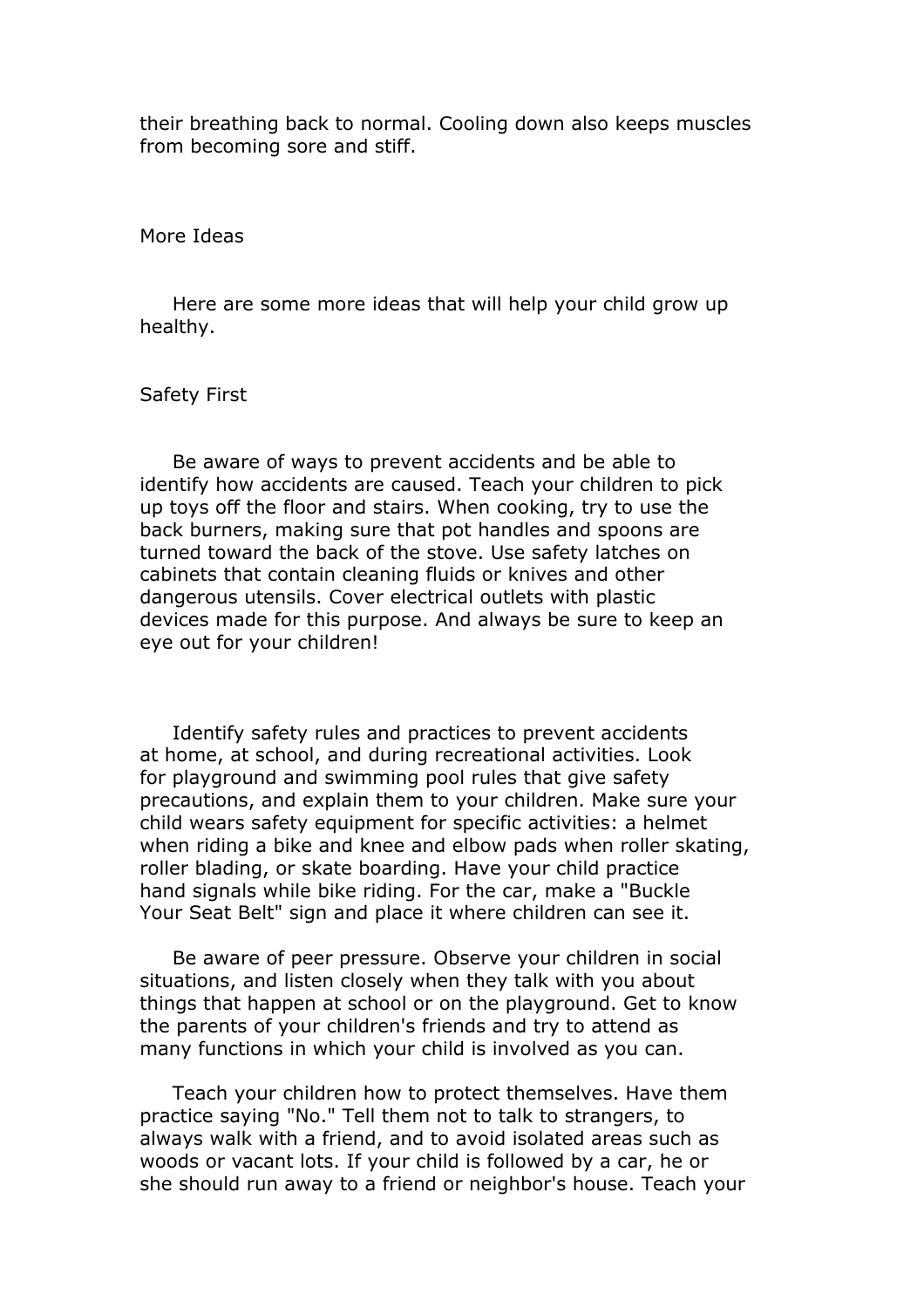children to be alert and to scream if someone grabs them. Keep the lines of communication open, so that your children will tell you if someone touches them in a way that makes them feel uncomfortable. Work with your school and neighborhood to have the police brief your children about safety precautions and start a "safe home" program where neighbors display a sign in the window to show children that if they are in danger they can go to that house.

#### Response to Emergencies

 Recognize and lean appropriate responses to emergency situations, such as fires, lightning, tornadoes, and earthquakes. Teach your children the proper uses of fire and fire safety. Plan a home fire escape with your children and practice it often. Also, show children what to do if their clothes catch fire (STOP where you are, DROP to the ground, and ROLL to put out the flames). Make sure your children know how to dial the emergency number 911. Post it and other emergency numbers near the telephone where they will be easily seen. In the event of a tornado, teach. your children that the safest place to go is the basement or interior room or hallway on the bottom floor of the house. In an earthquake, teach children to get under a desk or table, and stay away from windows If your children are outside during a storm and there is lightning, teach them not to stand under or near a tree. Trees tend to attract lightning, because they are so tall

#### First Aid

 The best rule of thumb is, "When in doubt, call the doctor." Know the symptoms that require a doctor's care: intense pain, high fever, excessive bleeding, unconsciousness, difficulty breathing. Emphasize to your children that the best way to care for a minor cut or scrape is to wash it with soap and water and cover with a bandage if the cut is bleeding or will be exposed to dirt. If possible, take a first aid course from the American Red Cross, your local YM/YWCA, rescue squad, or other organization to learn the procedures in life-threatening situations, such as choking or poisoning. Some doctors have free pamphlets or video tapes on first aid and what to do in case of emergency.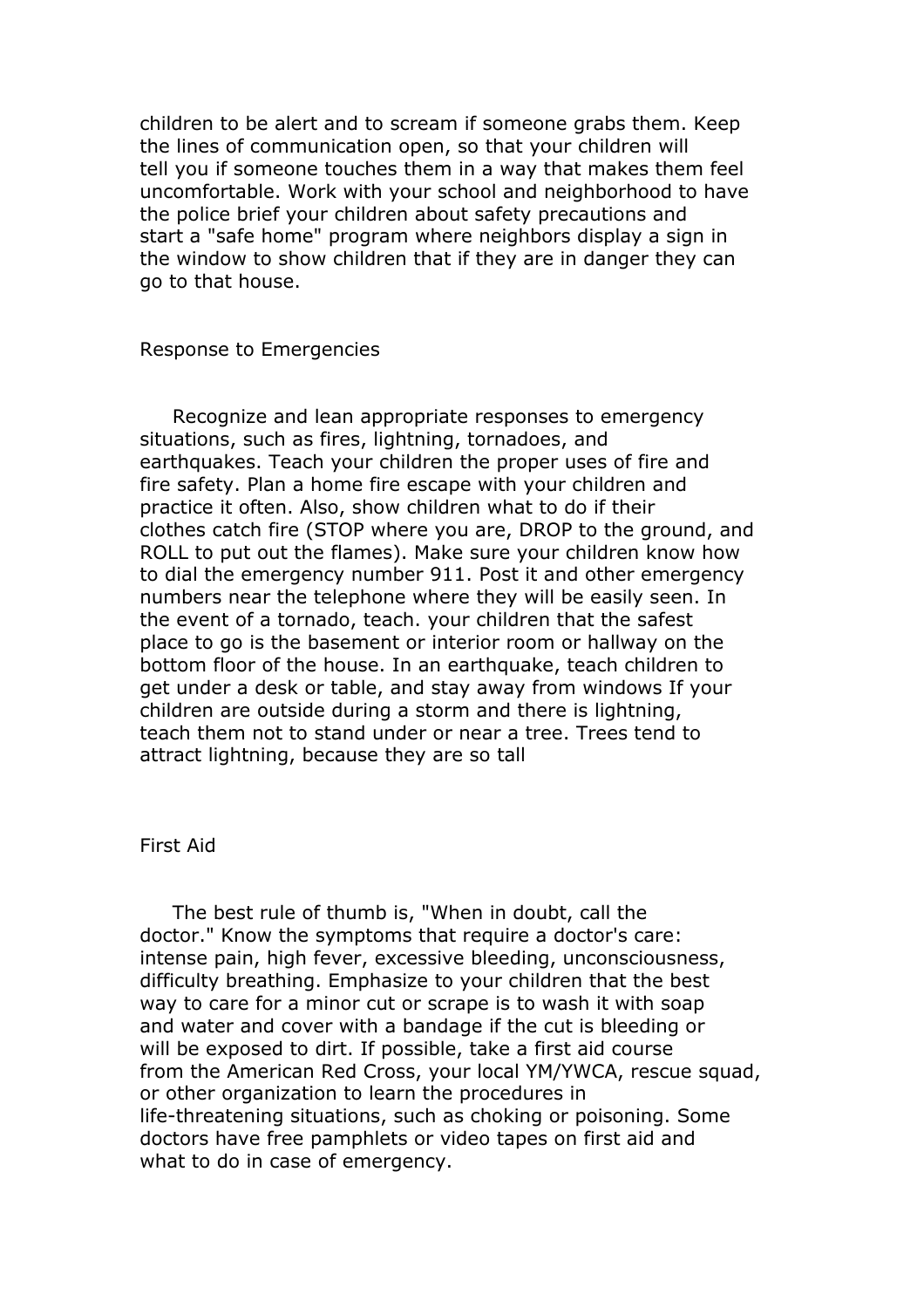- \* If your child won't try vegetables, mix finely grated raw carrots with peanut butter and use as a spread for crackers, bread, apple slices, or bananas.
- \* Puree an egg or egg substitute with cooked or defrosted frozen vegetables and grated cheese. Cook the mixture the same as you would scramble eggs.
- \* Serve vegetables as a first course on a colorful, child-oriented plate and then serve the meat or fish as the second course to be eaten after the vegetables are finished.
- \* Make edible art. Use the plate as the background and have each child add applesauce for clouds, shredded lettuce for grass, celery sticks for a stem, carrot rounds for flowers, orange slices for leaves, raisins for rocks, and any other edible ingredients for natural scenes.
- \* Most toddlers need to eat more often than older children. Give them favorite, high energy foods and quick and convenient snacks such as slices of fruit and raw vegetables, whole grain breads, crackers, and cereals, or chunks of cheese.
- \* Encourage your children to enjoy and learn about a variety of foods. All foods can fit into a healthy diet over time.
- \* Introduce new foods to preschoolers. They are more willing to try them and will enjoy practicing their skills with fork and spoon.

## Growing Up Drug Free

 From the time your child is born, there are things you can do to help your child grow up drug, alcohol, and tobacco free. Here are some guidelines.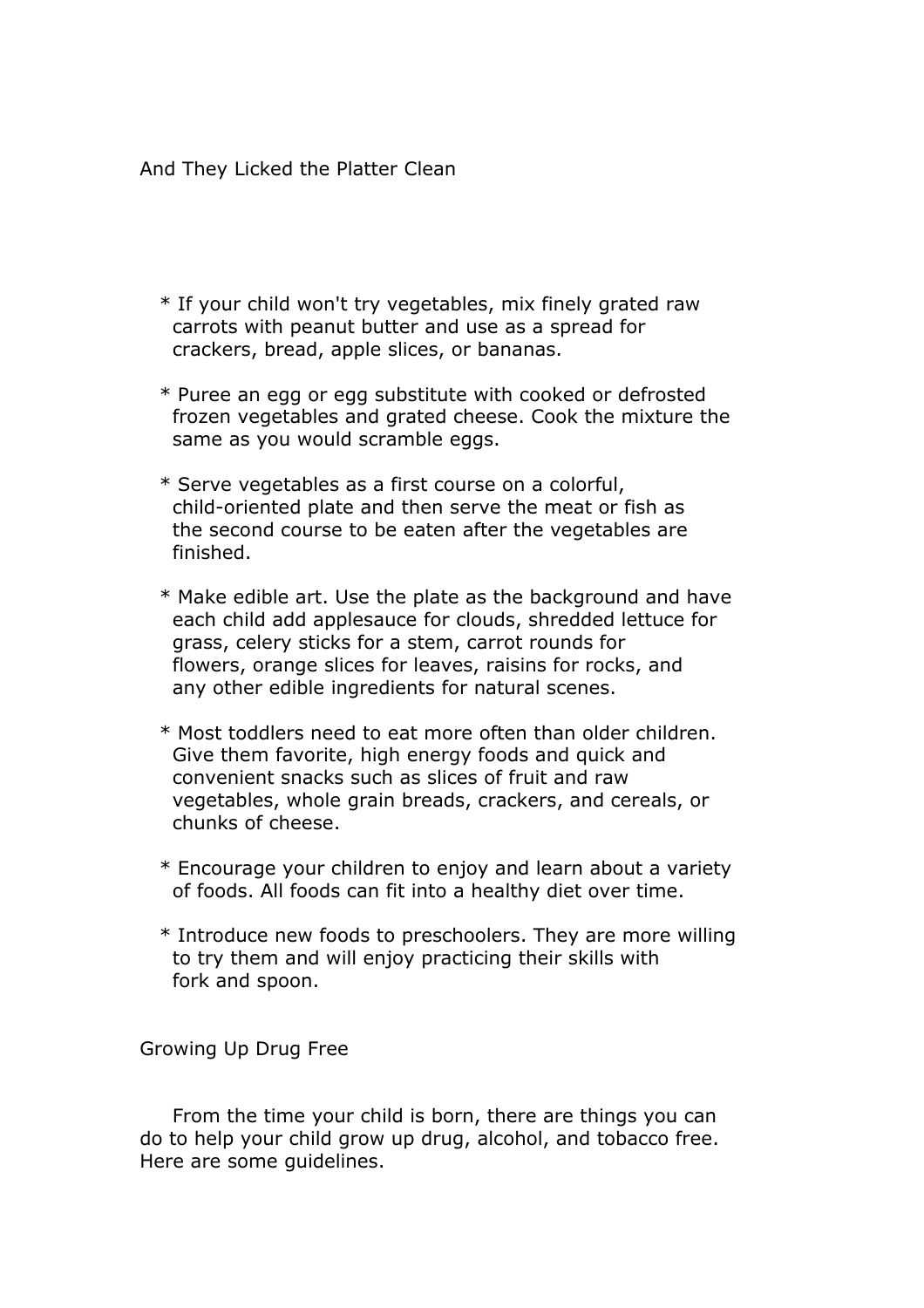- \* Take precautions with medicines and harmful household products.
- \* Respect your child's feelings.
- \* Use effective communication skills; avoid statements that blame, sarcastic remarks, or put downs.
- \* Be certain that rules for behavior are fair and consistent.
- \* Set aside time to be with your child.
- \* Guide your child's activities. Know where your child is at all times and get to know your child's friends.
- \* Set the example for your child.
- \* Have drug, alcohol, and tobacco free parties and activities in your home.
- \* Learn about the school's drug policy.
- \* Ask for help if you need it.

For more information, you might want to contact

National Clearinghouse for Alcohol and Drug Abuse Information 6000 Executive Boulevard, Suite 402 Rockville, Maryland 20852

(301) 468-2600/(800) 729-6686 (alcohol/drug information) (800) 662-HELP (toll-free; drug abuse treatment information and referrals).

Parents and the Schools

 The school can be a vital link to your child's well-being. So much of your child's life is spent in school, it is important that you be aware of all the people and situations involved. Besides the school nurse (who may not be at the school full time), there are many resources you can call on.

 Teachers are aware of the whole child and things that might be getting in the way of your child's learning. School counselors can advise on your child's social and emotional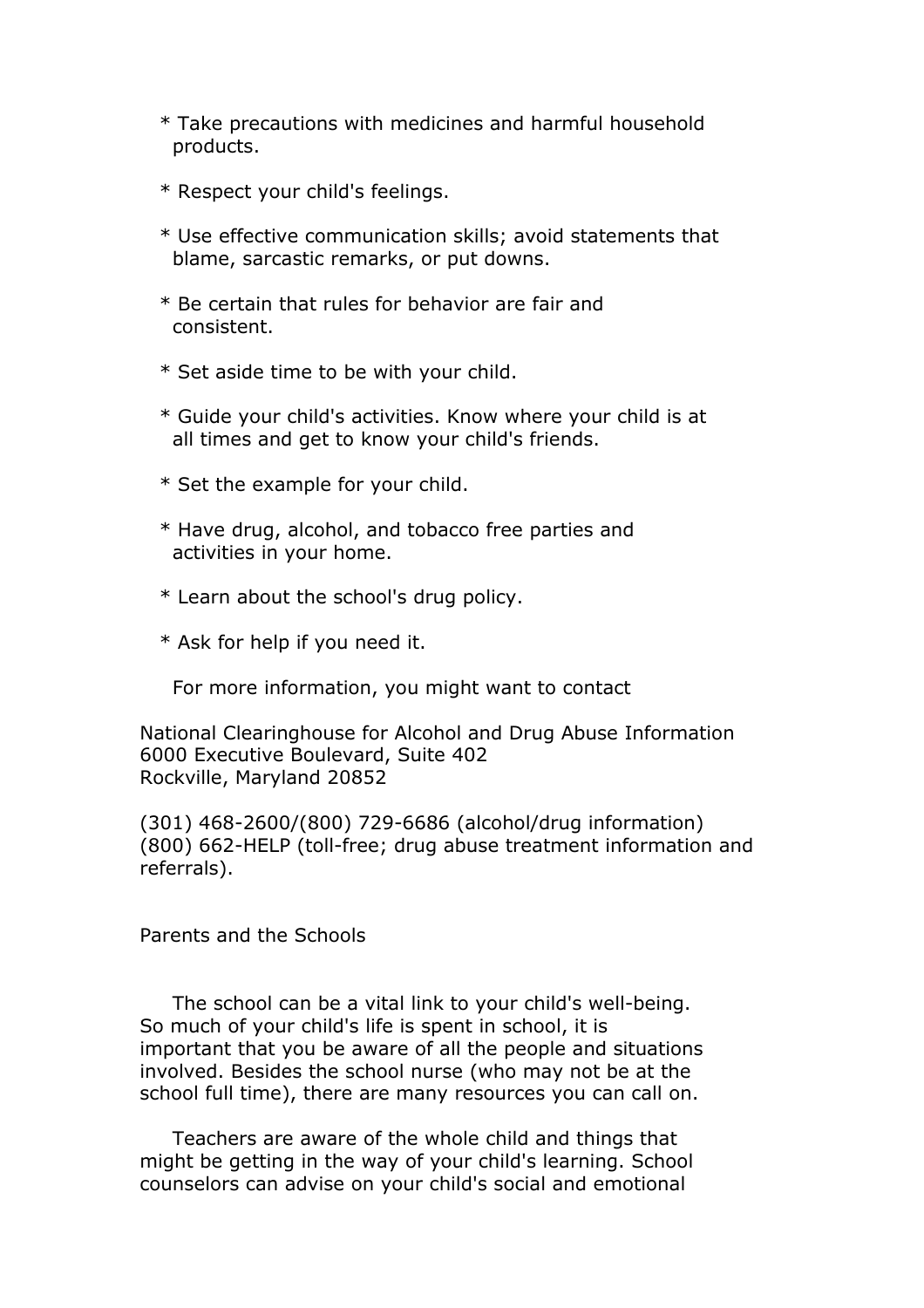well-being. Many school counselors concentrate on helping children build self-esteem, and some work with groups of children with similar problems, such as coping with a divorce or death in the family.

 Physical education classes provide an opportunity for exercise, and they foster teamwork. The school cafeteria is a source of well-balanced lunches (and breakfasts in some school districts), many of which are government-subsidized for low income students. The principal and teacher can advise on special services provided by the school district for children with handicaps and special learning needs.

 The most important thing you can do is stay in contact with the school, especially your child's teacher. Listen carefully to the teacher, because the teacher will often spot problems or warning signs of serious trouble before you might notice them.

 It is also important for you to tell the teacher if your child has a serious health problem or is experiencing an emotional crisis at home. It is imperative for the school to know if your child is on medication and what it is, who should be contacted in case of an emergency, and what to look for in your child's behavior that might be a warning sign of the onset of a medical emergency.

 Your child's welfare is a partnership between the parent and the school. If a serious medical condition exists, private or community health services should be consulted.

What can you expect of the school?

 The following information has been adapted from Managing Asthma: A Guide for Schools, published by the U.S. Department of Health and Human Services and the U.S. Department of Education.

The principal should:

- \* give parents a clear policy on taking medication during school hours.
- \* provide opportunities for staff to learn about medical emergencies.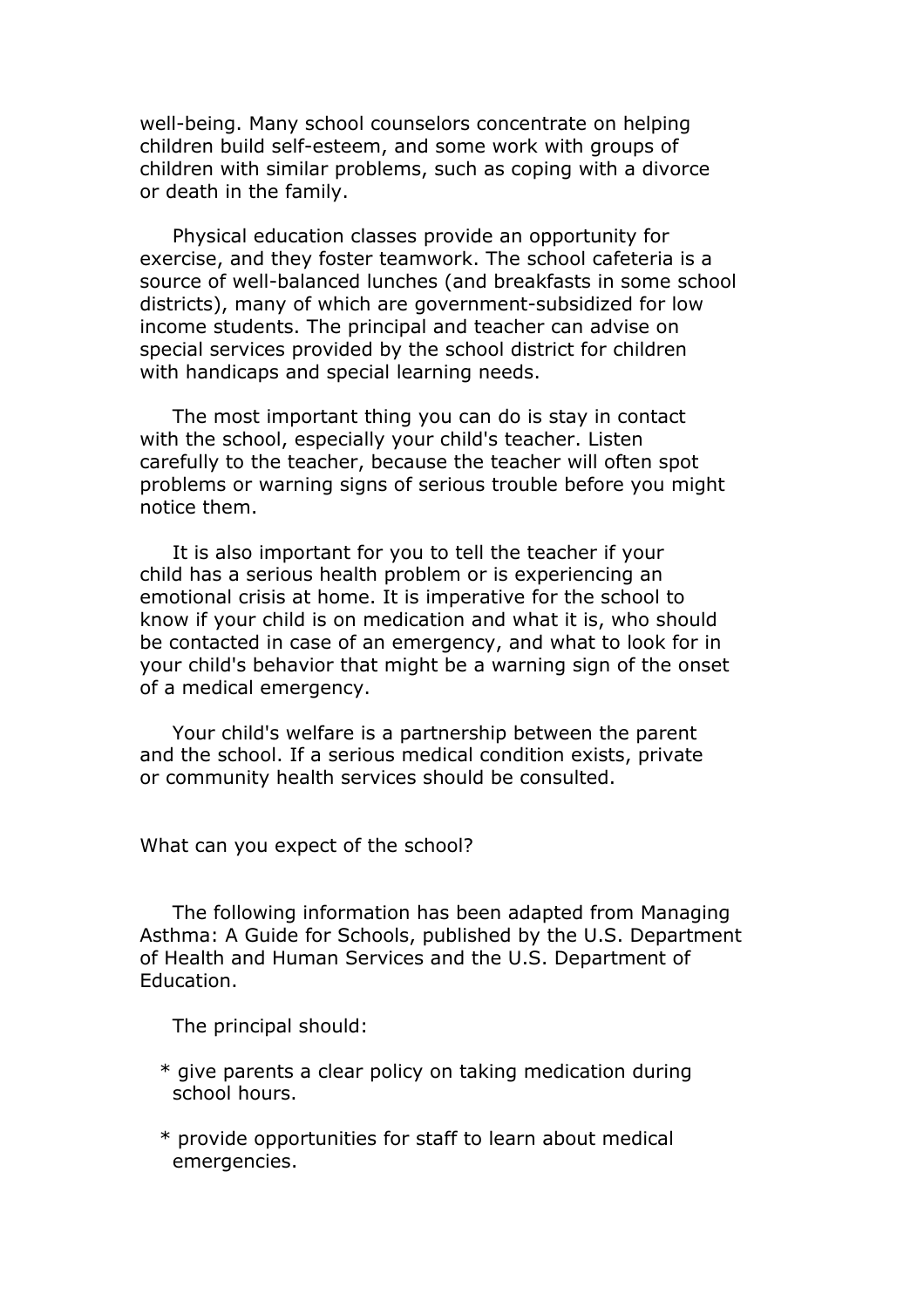- \* establish a resource file on health issues for teachers and staff to read.
- \* schedule building repairs, cleaning, or painting when students are out of the building during vacations or the summer.

The school nurse should:

- \* maintain health records on all students with chronic diseases.
- \* alert staff members about students with serious health conditions.
- \* inform parents if they suspect a serious health problem.
- \* administer medication according to school policy.
- \* Work with the parent/teacher organization to provide educational programs on medical conditions that affect a large number of students.

The teacher should:

- \* know the early waning signs of a medical emergency.
- \* develop a clear procedure for handling schoolwork missed due to illness.
- \* understand the side effects of medication, for example, drowsiness, anxiety, withdrawal.
- \* educate classmates about special medical conditions of students in the class, while respecting confidentiality.
- \* reduce health hazards in the classroom.
- \* encourage students with health problems to participate in classroom activities as much as possible.
- \* allow a student to do quiet activities if a medical condition prevents full participation.

 These are just some of the actions that school personnel can take to make the school a safer and friendlier place for your child. Remember that when children are well and comfortable, they learn more.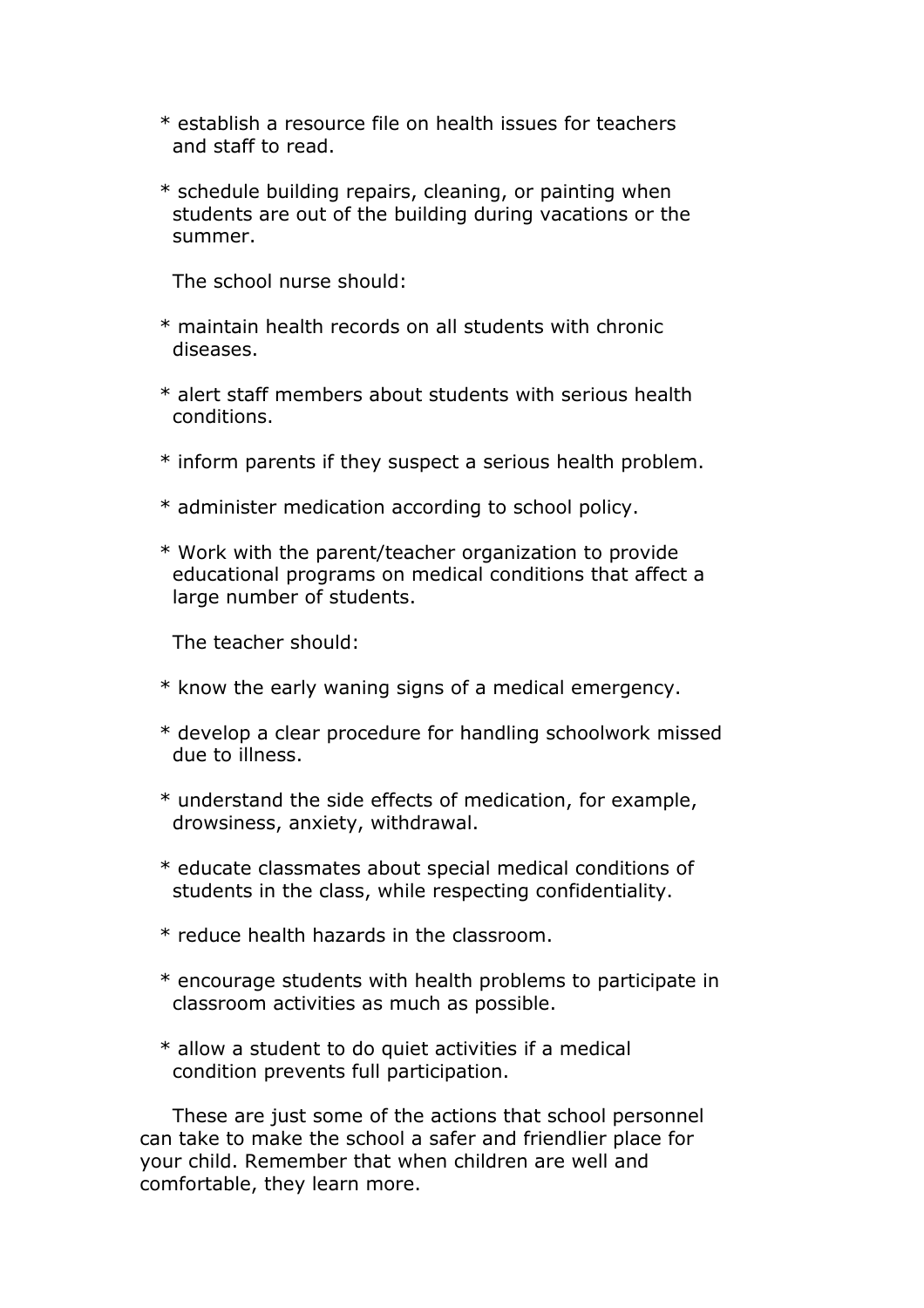#### Bibliography

 The following list of books includes just a few of many excellent publications for parents and their children. No one knows your child as well as you do. When you select a book, always read through it to make certain the material presented will benefit your child.

Aliki. Feelings. Mulberry. Picture book with illustrations showing different emotions. Ages 3-6.

Berger, Melvin. Germs Make Me Sick! illustrated by Marylin Hafner. Thomas Y. Crowell. An easy-to-read book introduces the young reader to diseases...what they look like, how you catch them and how the body's resources fight them. Ages 6-8.

Brown, Fern G. Hereditary Diseases. Franklin Watts. Explains how disease traits are transmitted through the chromosomes cystic fibrosis, sickle-cell anemia, Tay-Sachs disease, and diabetes. Ages 10-12 years.

Bums, Sheila L. Allergies and You. Julian Messner. Direct, clearly presented text and illustrations on the symptoms, causes, and preventative measures for persons afflicted with various allergies. Glossary and bibliography included. Ages 9-12 years.

Colan, Edward. Drugs in Sports. Franklin Watts. The hazardous effects of steroids, amphetamines, blood boosting, cocaine, marijuana, and crack as used by athletes for a competitive edge. Age 11 and older.

Condon, Judith. The Pressure to Take Drugs. Franklin Watts. Explanation of why people are pressured by peers to take drugs. Advice on how to resist this pressure is presented. Ages 11-12 years.

DeSantis, Kenny. A Doctor's Tools. Dodd, Mead. For the youngest reader, an introduction to the vast variety of instruments physicians use in their practice of medicine. Ages 5-8 years.

Eagles, Douglas A. Nutritional Disease. Franklin Watts. The important role of enzymes and hormones and the havoc caused by chemical imbalances. Ages 10-12 years.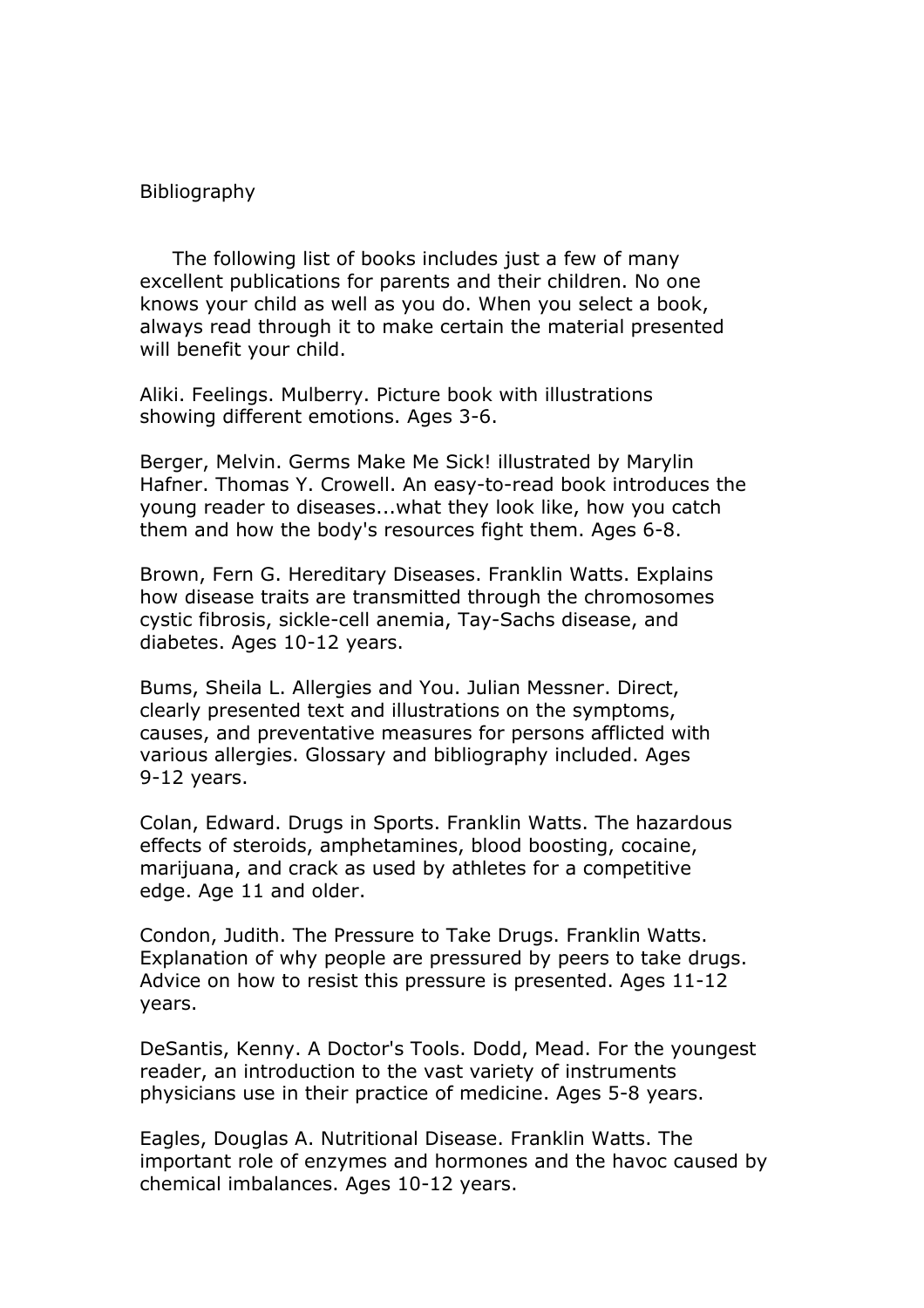Elgin, Kathleen. The Fall Down, Break a Bone, Skin Your Knee Book. Walker Pub. A clear, simplified introduction to the physical reactions that take place when the body confronts injury and infection. A section on first aid is included. Ages 8-10 years.

Englebardt, Stanley. Kids and Alcohol: The Deadliest Drug. Lothrop, Lee & Shepard. Alcohol what it is, how it affects the body, why some people become alcoholics...how to recognize, treat, and prevent alcoholism. Age 11 and older.

Epstein, Sherrie S. The Story of Penicillin: Penny, the Medicine Maker. Lerner Pub. In story format, a simple introduction to the history of the discovery of penicillin by Dr. Alexander Fleming. Ages 7-10 years.

Gelman, Rita Golden & Susan Kovacs Buxbaum. Ouch! All About Cuts and Other Hurts. Harcout Brace Jovanovich. Alphabetically arranged, the most common minor injuries that can befall a child are presented with humor and understanding. Ages 7-9 years.

Get Ready Coloring Book A coloring activity book to help educate children on disaster readiness. Federal Emergency Management Agency. FEMA-197

Gretz, Suzanna. Teddy Bears Cure a Cold. William, the teddy bear, catches a cold, and his friends take care of him. Ages 4-6.

Hammond, Winifred. The Riddle of Teeth. Coward, McCann & Geoghegan. An introduction to the study of teeth...what they are made of, how they grow, and how to keep teeth strong and healthy. Ages 8-10 years.

Hautzig, Deborah. A Visit to the Sesame Street Hospital. A guidebook that prepares Sesame Street characters for Grover's tonsillectomy. Ages 36.

Howe, James. The Hospital Book. Crown. Straightforward, detailed account of hospital procedures illustrated with black and white photographs. Ages 12 and older.

Krensky, Stephen and Marc Brown. Dinosaurs, Beware! Illustrated by Marc Brown. Joy Street/Little Brown. A guide to household safety with pictures of examples of things to avoid. Ages 7-9.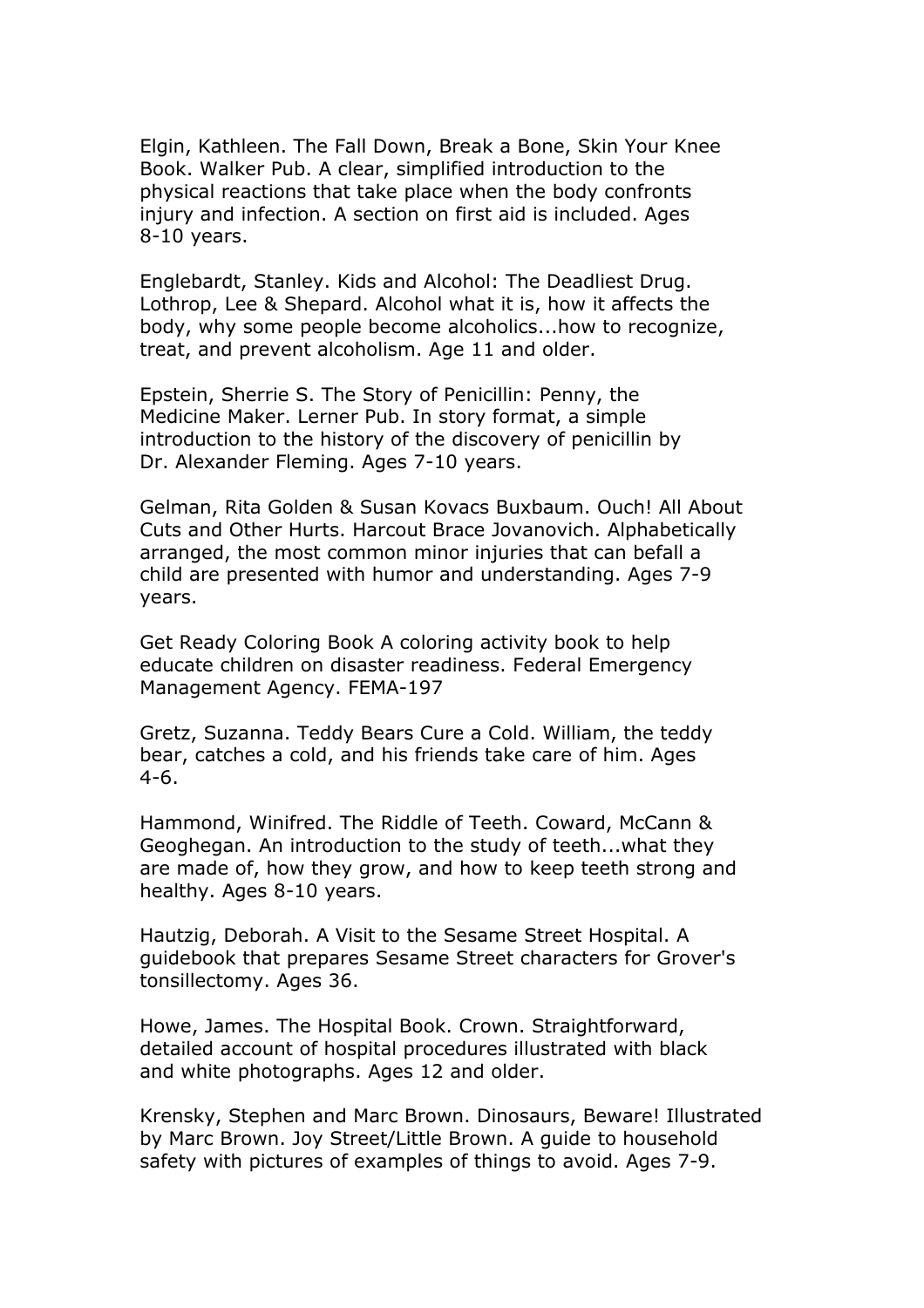Linn, Margot. A Trip to the Doctor. HarperCollins. Book is organized in two-page spreads, with questions about the doctors's office and three possible answers. Ages 4-6.

Madison, Arnold. Drugs and You. Julian Messner. For the young child, this factual, nonthreatening book presents a well-balanced and in-depth approach to information on drugs and drug abuse...how people use drugs; the affect different drugs have on mind and body; withdrawal and treatment. Ages 9-11 years.

MacLachlan, Patricia. Through Grampa's Eyes. HarperCollins. A young boy learns to understand his grandfather's blindness. Ages 7-9.

Nourse, Alan E. Viruses. Franklin Watts. Clearly written and well illustrated. Introduction to the discovery of viruses and the development of vaccines. Ages 8-12 years.

Rabe, Bernice. The Balancing Girl. Dutton. Illustrated by Lillian Hoban. Story of a girl who is confined to a wheelchair and can balance things remarkably. Ages 7-9.

Raskin, Ellen. Spectacles. Aladdin. Story about a girl who needs glasses. Ages 4-6.

Rockwell, Harlow. The Emergency Room. Macmillian. A picture book about the emergency room for very young children. Other books by the author include My Doctor and My Dentist.

Patent, Dorothy Hinshaw. Germs. Holiday House. Brief account of the story of germs that cause measles, flu, tuberculosis, and other diseases. Ages 7-12 years.

The Sesame Street Fire Safety Book. The Sesame Street characters help teach preschoolers and young children about fire safety and prevention. Federal Emergency Management Agency. FA-73

Zim, Herbert S. Your Stomach and Digestive Tract. William Morrow. Detailed illustrations and clear, concise text describe the functions of the four organs of digestion. Ages 8-10 years.

Consumer Information Catalog. A free catalog that lists many U.S. government publications in print and how to obtain copies. Consumer Information Center, P.O. Box 100, Pueblo, Colorado 81002.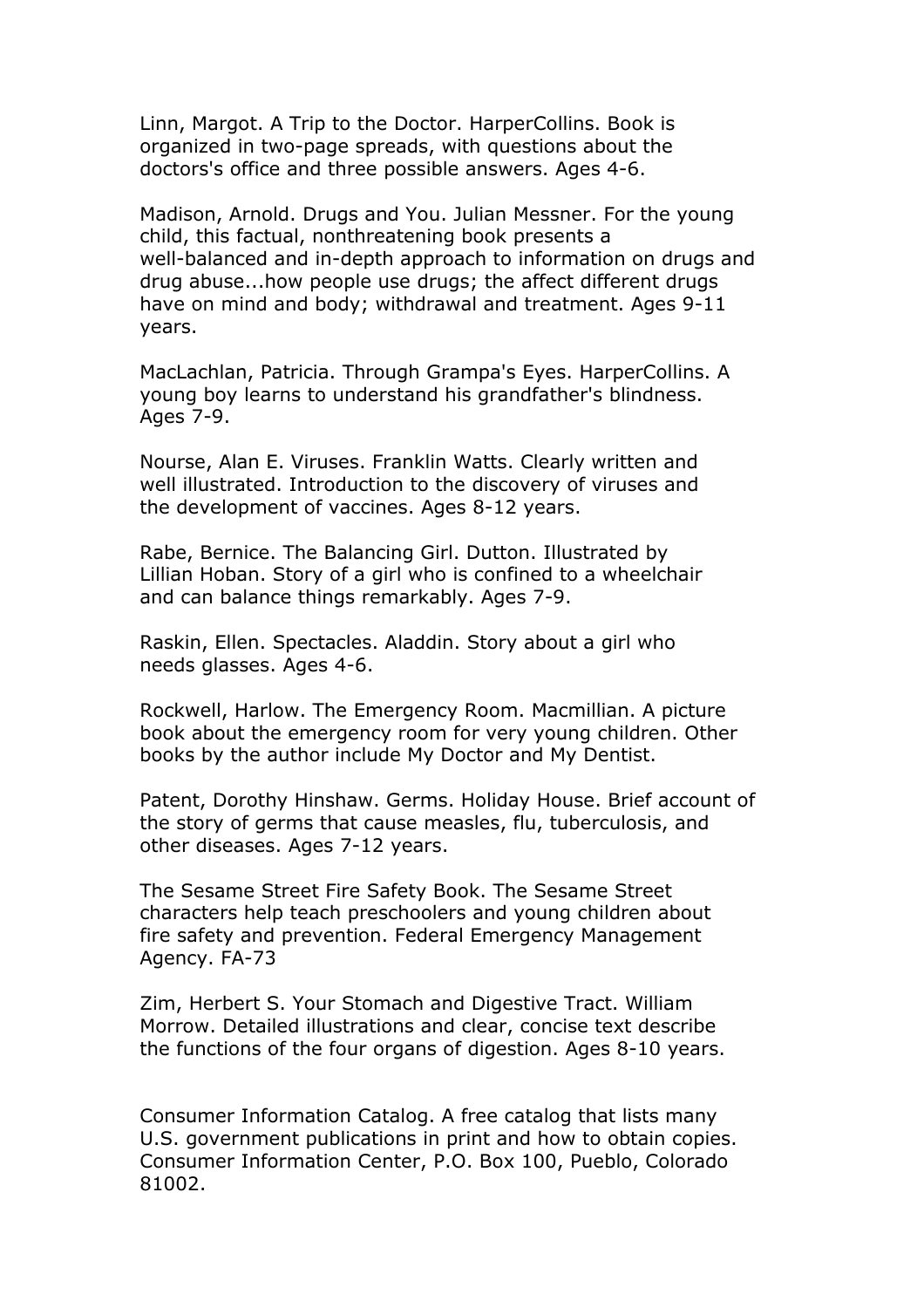General Health: Pantell, Robert H., James F. Fries, and Donald M. Vickery. Taking Care of Your Child. Addison-Wesley. A parent's guide to medical care.

Nutrition: Nutrition and Your Health: Dietary Guidelines for Americans. Tips on how to eat right. U.S. Department of Agriculture, Human Nutrition Information Service, 6505 Belcrest Road, Hyattsville, MD 20782.

The Food Guide Pyramid. A guide that shows how to eat right and lead a healthy lifestyle. U.S. Department of Agriculture.

Safety: Fire Strikes Back. A packet of resources including family plans that educate children on the dangers of playing with fire. U.S. Fire Administration, Office of Fire Prevention and Arson Control.

Your Family Disaster Supplies Kit. Instructions on how to prepare and use a disaster relief kit. Federal Emergency Management Agency. P.O. Box 70274, Washington, DC 20024. FEMA-189

Drug Prevention: Growing Up Drug Free: A Parent's Guide to Prevention. A booklet that provides tips for parents on how to teach children about drugs and what parents can do in the fight against drugs. U.S. Department of Education. For free copy call toll-free 1-800-624-0100 (in DC area 202-732-3627).

#### Acknowledgments

 This book was made possible with help from Tim Burr, who provided information from other government agencies; Bernice Barth, who compiled the bibliography; and Tim McCarty, who contributed to the bibliography. Francie Alexander, Liz Barnes, Elaine Palazzo, Theodor Rebarber, and Rikki Smoot, and Rose Tobelmann provided suggestions and guidance to the project. Phil Carr and Donna DiToto designed the book.

 Many of the activities are taken from ideas first presented in Imagine That, written by Joyce King and Carol Katzman.

What We Can Do To Help Our Children Learn: